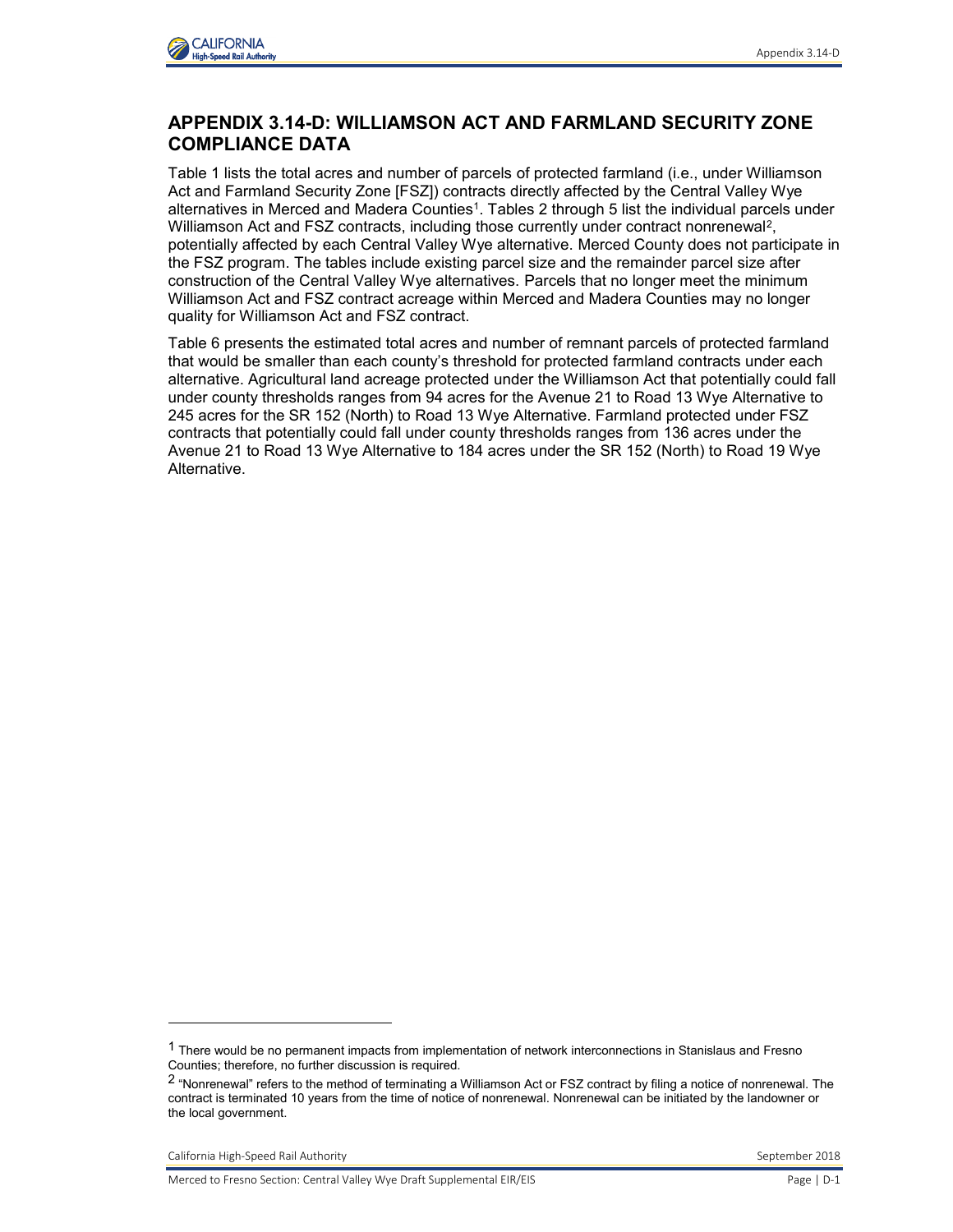

## **Table 1 Protected Farmland Potentially Directly Affected by the Central Valley Wye Alternatives**

|                               | <b>Williamson Act</b><br>Land (acres) <sup>1</sup> |           |    | <b>Williamson Act</b><br><b>Land Parcels</b><br>(number of parcels) |    | <b>FSZ Land</b><br>(acres) <sup>1</sup> |                | <b>FSZ Land Parcels<sup>2</sup></b><br>(number of<br>parcels) |
|-------------------------------|----------------------------------------------------|-----------|----|---------------------------------------------------------------------|----|-----------------------------------------|----------------|---------------------------------------------------------------|
| <b>Alternative</b>            | P                                                  | <b>NP</b> | P  | <b>NP</b>                                                           | P  | <b>NP</b>                               | P              | <b>NP</b>                                                     |
| SR 152 (North) to Road 13 Wye |                                                    |           |    |                                                                     |    |                                         |                |                                                               |
| Merced County renewal         | 322                                                | 29        | 43 | 4                                                                   | -- |                                         | --             |                                                               |
| Madera County renewal         | 328                                                | 18        | 49 | 3                                                                   | 9  | 84                                      | 2              | 6                                                             |
| SR 152 (North) to Road 19 Wye |                                                    |           |    |                                                                     |    |                                         |                |                                                               |
| Merced County renewal         | 301                                                | 70        | 38 | 3                                                                   | -- |                                         | --             |                                                               |
| Madera County renewal         | 362                                                | 19        | 50 | 3                                                                   | 8  | 82                                      | $\overline{2}$ | 6                                                             |
| Avenue 21 to Road 13 Wye      |                                                    |           |    |                                                                     |    |                                         |                |                                                               |
| Merced County renewal         | 279                                                | 18        | 44 | 3                                                                   | -- |                                         |                |                                                               |
| Madera County renewal         | 595                                                | 10        | 80 | 1                                                                   | 7  | 160                                     | 1              | 13                                                            |
| SR 152 (North) to Road 11 Wye |                                                    |           |    |                                                                     |    |                                         |                |                                                               |
| Merced County renewal         | 337                                                | 11        | 40 | 1                                                                   | -- |                                         | --             |                                                               |
| Madera County renewal         | 321                                                | 15        | 42 | 3                                                                   | 10 | 92                                      | $\overline{c}$ | 8                                                             |

<sup>1</sup> Acreages are rounded to the nearest whole number.

2 Merced County does not participate in an FSZ program.

FSZ = Farmland Security Zone

SR = State Route

P = Prime

NP = Nonprime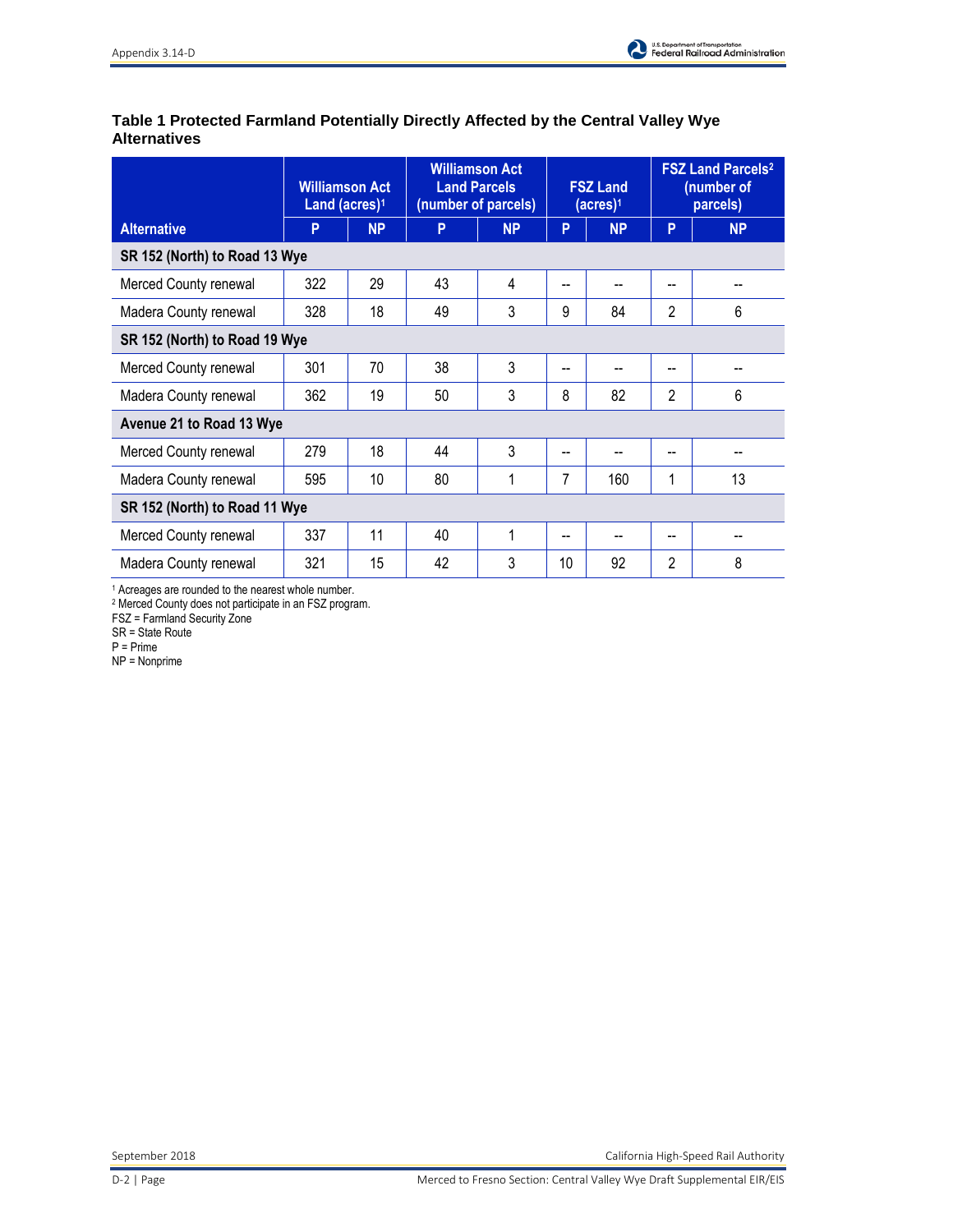

| <b>APN</b>           | <b>Prime or</b><br><b>Nonprime WA</b><br><b>Farmland</b> | <b>FSZ</b> | <b>Nonrenewal</b> | <b>Existing Parcel Size</b><br>(acres) | <b>Remainder Parcel Size</b><br>(acres) | <b>Williamson Act</b><br><b>Contract Number</b> | <b>FSZ Contract</b><br><b>Number</b> |
|----------------------|----------------------------------------------------------|------------|-------------------|----------------------------------------|-----------------------------------------|-------------------------------------------------|--------------------------------------|
| <b>Madera County</b> |                                                          |            |                   |                                        |                                         |                                                 |                                      |
| 020-031-004-000      | P                                                        |            |                   | 351.85                                 | 320.06                                  | 01689                                           | 0000515                              |
| 020-032-009-000      | P                                                        |            |                   | 93.47                                  | 80.06                                   | 01911                                           | 0000684                              |
| 020-032-011-000      | P                                                        |            |                   | 37.60                                  | 31.86                                   | 01911                                           | 0000684                              |
| 020-060-040-000      | P                                                        |            |                   | 113.57                                 | 104.51                                  | 02731                                           | 0000959                              |
| 020-060-042-000      |                                                          | <b>FSZ</b> |                   | 47.63                                  | 46.59                                   | 06481                                           | F000005                              |
| 020-080-020-000      | P                                                        |            |                   | 106.20                                 | 101.24                                  | 01771                                           | 0000518                              |
| 020-090-011-000      | P                                                        |            |                   | 87.30                                  | 71.81                                   | 01354                                           | 0000312                              |
| 020-090-020-000      | P                                                        |            |                   | 592.61                                 | 567.51                                  | 01354                                           | 0000312                              |
| 020-100-036-000      | P                                                        |            |                   | 84.38                                  | 81.41                                   | 01911                                           | 0000684                              |
| 021-010-042-000      | P                                                        |            |                   | 40.59                                  | 40.27                                   | 02370                                           | 0000857                              |
| 021-020-023-000      |                                                          | <b>FSZ</b> |                   | 73.07                                  | 63.79                                   | 06403                                           | F000004                              |
| 021-020-025-000      |                                                          | <b>FSZ</b> |                   | 55.61                                  | 34.87                                   | 06403                                           | F000004                              |
| 021-030-008-000      |                                                          | FSZ        |                   | 85.06                                  | 54.49                                   | 06511                                           | F000007                              |
| 021-030-009-000      | <b>NP</b>                                                |            |                   | 28.57                                  | 28.50                                   | 01771                                           | 0000518                              |
| 024-010-013-000      | P                                                        |            |                   | 168.49                                 | 167.64                                  | 01422                                           | 0000349                              |
| 024-020-002-000      | P                                                        |            |                   | 19.99                                  | 17.78                                   | 01690                                           | 0000527                              |
| 024-020-034-000      | P                                                        |            |                   | 19.34                                  | 17.81                                   | 01690                                           | 0000527                              |
| 024-020-038-000      | P                                                        |            |                   | 71.23                                  | 70.43                                   | 01690                                           | 0000527                              |
| 024-100-001-000      | P                                                        |            |                   | 30.88                                  | 30.71                                   | 01496                                           | 0000343                              |
| 024-100-006-000      | P                                                        |            |                   | 36.54                                  | 31.86                                   | 01760                                           | 0000528                              |
| 025-030-001-000      | P                                                        |            |                   | 14.72                                  | 14.43                                   | 02904                                           | 0001070                              |

#### **Table 2 Protected Farmland Affected by SR 152 (North) to Road 13 Wye Alternative**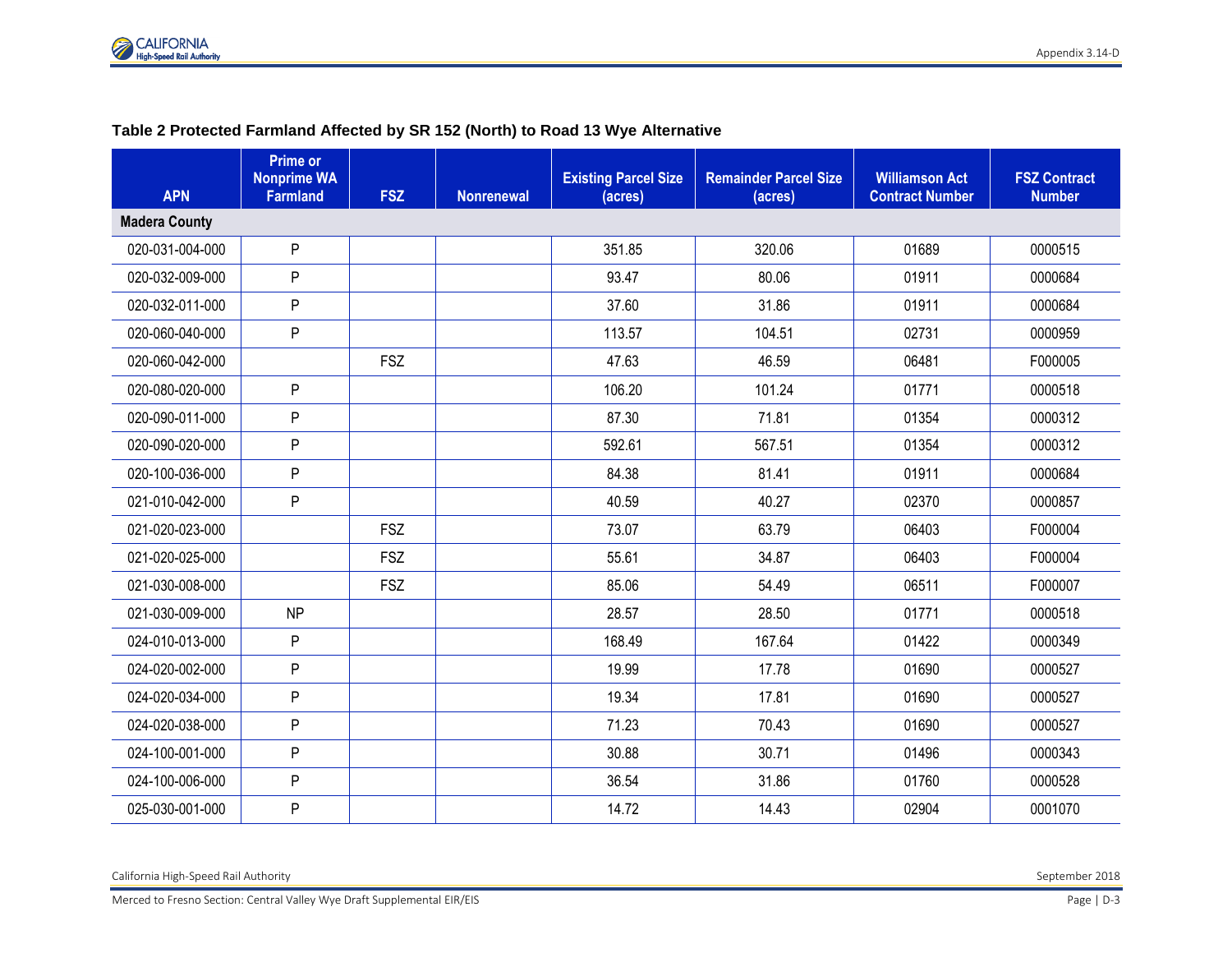| <b>APN</b>      | Prime or<br><b>Nonprime WA</b><br><b>Farmland</b> | <b>FSZ</b> | <b>Nonrenewal</b> | <b>Existing Parcel Size</b><br>(acres) | <b>Remainder Parcel Size</b><br>(acres) | <b>Williamson Act</b><br><b>Contract Number</b> | <b>FSZ Contract</b><br><b>Number</b> |
|-----------------|---------------------------------------------------|------------|-------------------|----------------------------------------|-----------------------------------------|-------------------------------------------------|--------------------------------------|
| 025-030-002-000 | P                                                 |            |                   | 28.41                                  | 24.08                                   | 02904                                           | 0001070                              |
| 025-030-005-000 | P                                                 |            |                   | 246.06                                 | 238.59                                  | 02904                                           | 0001070                              |
| 025-030-007-000 | P                                                 |            |                   | 305.29                                 | 286.73                                  | 02904                                           | 0001070                              |
| 025-090-010-000 | P                                                 |            |                   | 39.32                                  | 39.08                                   | 01466                                           | 0000357                              |
| 025-140-006-000 | P                                                 |            |                   | 213.17                                 | 195.65                                  | 05647                                           | 0001514                              |
| 025-160-007-000 | P                                                 |            |                   | 76.96                                  | 76.84                                   | 04550                                           | 0001434                              |
| 025-160-010-000 |                                                   | <b>FSZ</b> |                   | 36.21                                  | 27.68                                   | 06472                                           | F000019                              |
| 025-160-014-000 | P                                                 |            |                   | 109.55                                 | 104.58                                  | 01405                                           | 0000326                              |
| 025-170-001-000 | P                                                 |            |                   | 148.88                                 | 148.65                                  | 01475                                           | 0000327                              |
| 025-170-003-000 | P                                                 |            |                   | 148.20                                 | 139.21                                  | 09492                                           | 0001668                              |
| 025-180-007-000 | P                                                 |            |                   | 176.13                                 | 158.43                                  | 01622                                           | 0000525                              |
| 025-200-003-000 | P                                                 |            | Non-renewal       | 140.99                                 | 129.04                                  | 01918                                           | 0000688                              |
| 025-200-019-000 | P                                                 |            |                   | 55.80                                  | 47.84                                   | 01622                                           | 0000525                              |
| 025-210-001-000 | P                                                 |            | Non-renewal       | 82.55                                  | 75.42                                   | 01759                                           | 0000526                              |
| 025-210-005-000 | P                                                 |            |                   | 19.63                                  | 19.07                                   | 01690                                           | 0000527                              |
| 025-210-008-000 | P                                                 |            |                   | 18.45                                  | 17.56                                   | 01690                                           | 0000527                              |
| 025-210-032-000 | P                                                 |            |                   | 16.31                                  | 11.88                                   | 01690                                           | 0000527                              |
| 025-210-033-000 | P                                                 |            | Non-renewal       | 79.31                                  | 79.23                                   | 02033                                           | 0000770                              |
| 027-071-024-000 | <b>NP</b>                                         |            |                   | 18.82                                  | 9.51                                    | 01748                                           | 0000639                              |
| 027-072-009-000 | P                                                 |            |                   | 38.54                                  | 37.08                                   | 01619                                           | 0000640                              |
| 027-072-011-000 | P                                                 |            |                   | 39.74                                  | 32.94                                   | 01748                                           | 0000639                              |
| 027-082-018-000 | P                                                 |            |                   | 24.81                                  | 21.41                                   | 05975                                           | 0001544                              |
| 027-082-019-000 | P                                                 |            |                   | 39.74                                  | 34.49                                   | 05975                                           | 0001544                              |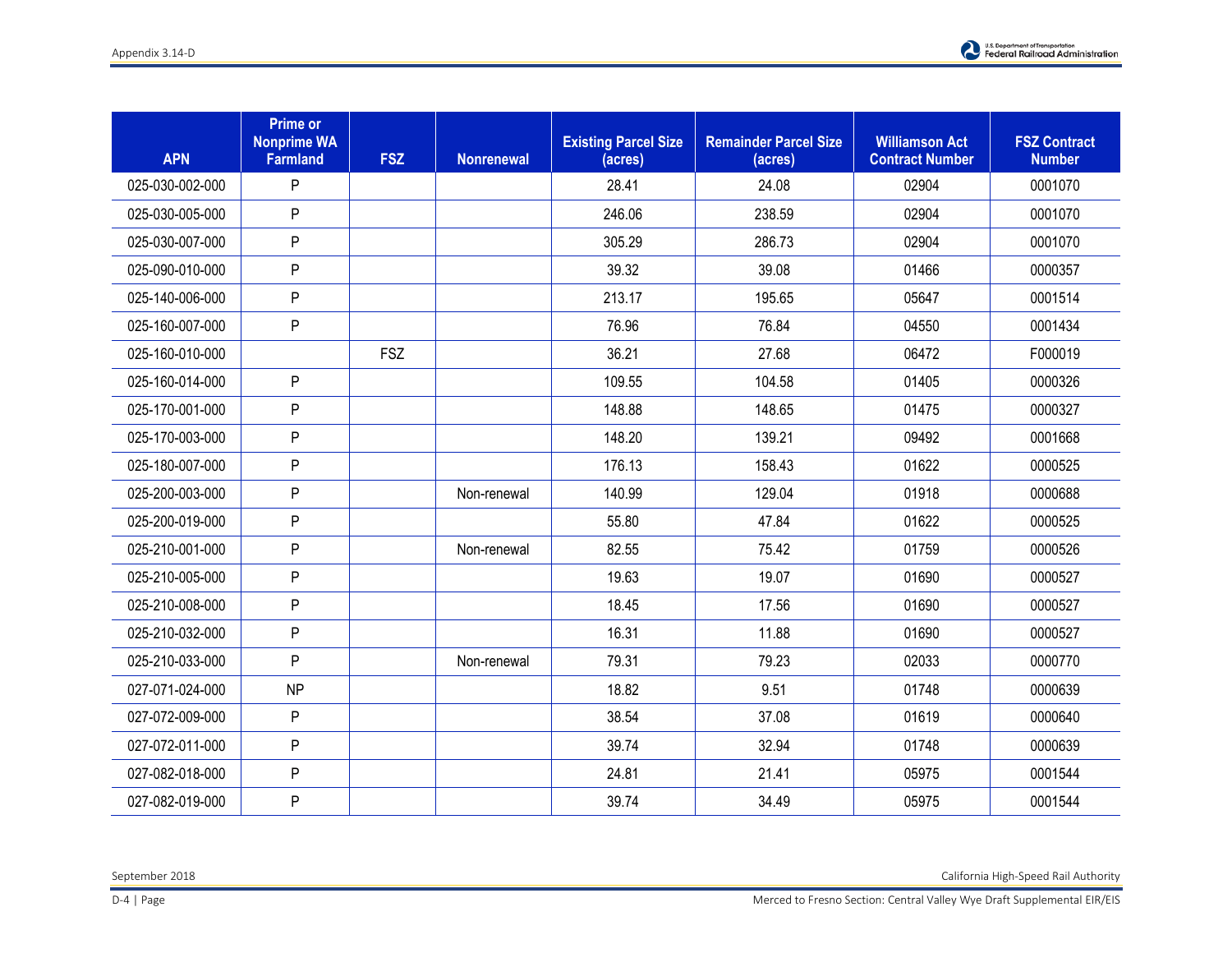| <b>APN</b>      | <b>Prime or</b><br><b>Nonprime WA</b><br><b>Farmland</b> | <b>FSZ</b> | <b>Nonrenewal</b> | <b>Existing Parcel Size</b><br>(acres) | <b>Remainder Parcel Size</b><br>(acres) | <b>Williamson Act</b><br><b>Contract Number</b> | <b>FSZ Contract</b><br><b>Number</b> |
|-----------------|----------------------------------------------------------|------------|-------------------|----------------------------------------|-----------------------------------------|-------------------------------------------------|--------------------------------------|
| 027-172-001-000 | P                                                        |            |                   | 29.66                                  | 21.49                                   | 01748                                           | 0000639                              |
| 027-172-002-000 | <b>NP</b>                                                |            |                   | 48.50                                  | 39.73                                   | 01748                                           | 0000639                              |
| 027-172-003-000 | P                                                        |            |                   | 58.14                                  | 50.41                                   | 03593                                           | 0001197                              |
| 027-172-004-000 | P                                                        |            |                   | 56.91                                  | 50.14                                   | 03593                                           | 0001197                              |
| 029-010-001-000 | P                                                        |            |                   | 433.49                                 | 416.13                                  | 03866                                           | 0001254                              |
| 029-010-003-000 | P                                                        |            | Non-renewal       | 92.26                                  | 66.33                                   | 01875                                           | 0000691                              |
| 029-010-004-000 | P                                                        |            | Non-renewal       | 94.56                                  | 84.34                                   | 01875                                           | 0000691                              |
| 029-020-002-000 | P                                                        |            |                   | 155.28                                 | 150.03                                  | 01147                                           | 0000152                              |
| 029-020-004-000 | P                                                        |            |                   | 155.98                                 | 153.97                                  | 01147                                           | 0000152                              |
| 029-020-005-000 | P                                                        |            | Non-renewal       | 155.60                                 | 120.03                                  | 01147                                           | 0000152                              |
| 029-040-008-000 | P                                                        |            | Non-renewal       | 39.40                                  | 38.35                                   | 01147                                           | 0000152                              |
| 029-040-012-000 | P                                                        |            | Non-renewal       | 150.72                                 | 149.60                                  | 01147                                           | 0000152                              |
| 029-040-013-000 | $\overline{P}$                                           |            | Non-renewal       | 159.80                                 | 152.41                                  | 01147                                           | 0000152                              |
| 029-140-021-000 | P                                                        |            |                   | 39.03                                  | 38.68                                   | 01705                                           | 0000543                              |
| 029-140-032-000 | P                                                        |            |                   | 78.44                                  | 67.90                                   | 01705                                           | 0000543                              |
| 029-140-033-000 | P                                                        |            |                   | 47.94                                  | 47.77                                   | 01705                                           | 0000543                              |
| 029-140-039-000 | P                                                        |            |                   | 56.44                                  | 38.98                                   | 01712                                           | 0001454                              |
| 029-140-040-000 | P                                                        |            |                   | 38.24                                  | 36.91                                   | 04712                                           | 0001454                              |
| 029-210-037-000 | P                                                        |            |                   | 37.24                                  | 24.88                                   | 07237                                           | 0001605                              |
| 029-220-002-000 |                                                          |            |                   | 166.21                                 | 151.96                                  | 06950                                           | F000208                              |
| 029-220-003-000 | P                                                        |            |                   | 9.30                                   | 5.72                                    | 01376                                           | 0000458                              |
| 029-220-004-000 | P                                                        |            |                   | 8.88                                   | 5.85                                    | 01376                                           | 0000458                              |
| 029-220-005-000 | P                                                        |            |                   | 7.11                                   | 5.30                                    | 01376                                           | 0000458                              |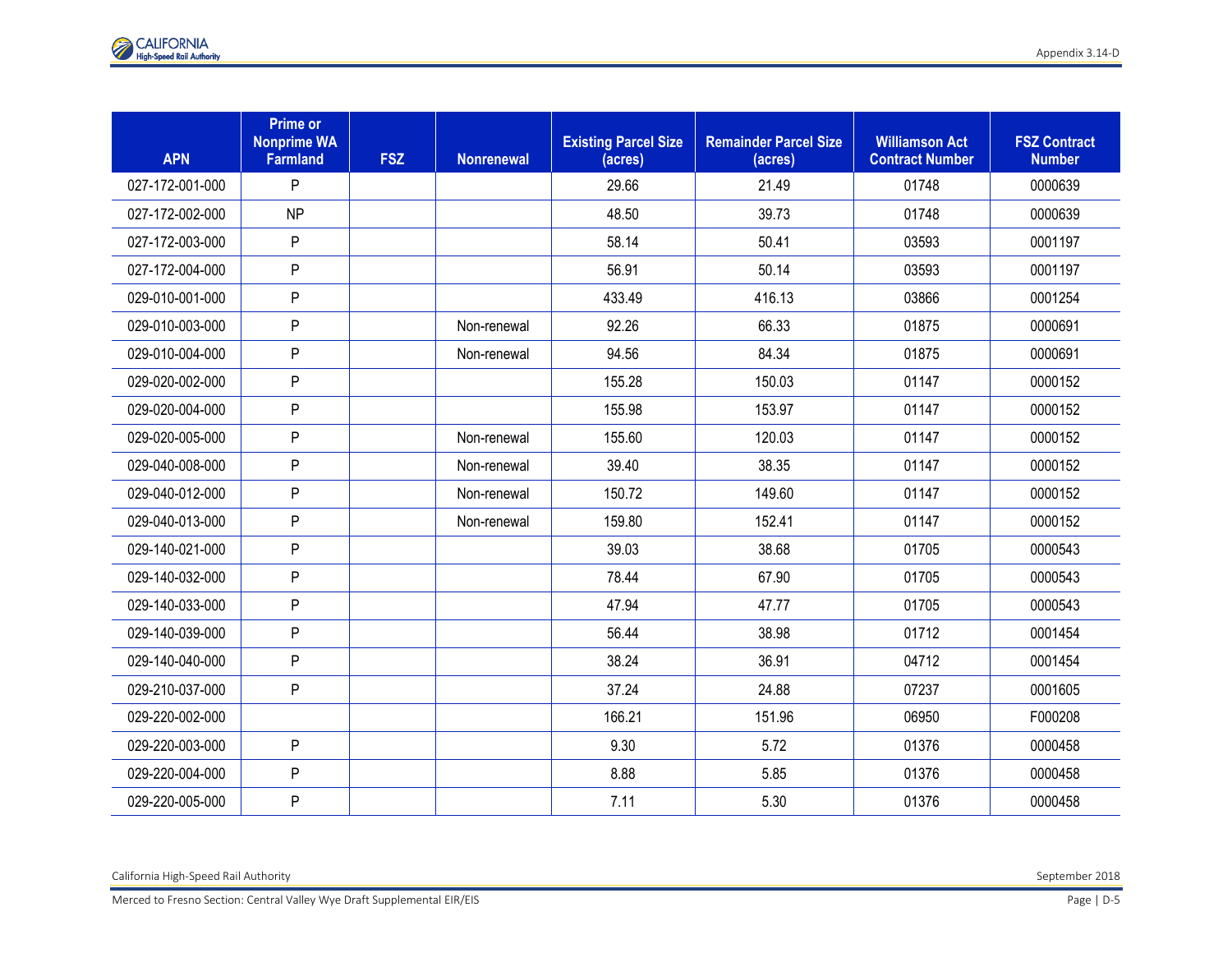| <b>APN</b>           | Prime or<br><b>Nonprime WA</b><br><b>Farmland</b> | <b>FSZ</b> | <b>Nonrenewal</b> | <b>Existing Parcel Size</b><br>(acres) | <b>Remainder Parcel Size</b><br>(acres) | <b>Williamson Act</b><br><b>Contract Number</b> | <b>FSZ Contract</b><br><b>Number</b> |
|----------------------|---------------------------------------------------|------------|-------------------|----------------------------------------|-----------------------------------------|-------------------------------------------------|--------------------------------------|
| 029-220-019-000      | P                                                 | <b>FSZ</b> |                   | 39.33                                  | 38.60                                   | 06966                                           | F000207                              |
| 029-220-020-000      | P                                                 | <b>FSZ</b> |                   | 56.72                                  | 48.84                                   | 06966                                           | F000207                              |
| <b>Merced County</b> |                                                   |            |                   |                                        |                                         |                                                 |                                      |
| 073-390-011-000      | P                                                 |            |                   | 35.86                                  | 35.49                                   | 000666                                          | N/A                                  |
| 073-400-003-000      | P                                                 |            |                   | 18.18                                  | 16.46                                   | 000666                                          | N/A                                  |
| 073-400-009-000      | P                                                 |            |                   | 46.41                                  | 45.84                                   | 000666                                          | N/A                                  |
| 073-400-015-000      | P                                                 |            |                   | 159.89                                 | 155.10                                  | 01086                                           | N/A                                  |
| 073-400-017-000      | P                                                 |            |                   | 22.14                                  | 16.95                                   | 05015                                           | N/A                                  |
| 073-400-027-000      | P                                                 |            |                   | 199.74                                 | 198.45                                  | 000666                                          | N/A                                  |
| 074-150-003-000      | P                                                 |            |                   | 44.27                                  | 38.31                                   | 000610                                          | N/A                                  |
| 074-150-004-000      | P                                                 |            |                   | 447.74                                 | 447.56                                  | 000665                                          | N/A                                  |
| 074-150-008-000      | P                                                 |            |                   | 266.52                                 | 260.56                                  | 000665                                          | N/A                                  |
| 074-150-010-000      | P                                                 |            |                   | 390.94                                 | 359.05                                  | 000665                                          | N/A                                  |
| 074-160-019-000      | P                                                 |            |                   | 68.98                                  | 57.24                                   | 01070                                           | N/A                                  |
| 074-160-022-000      | P                                                 |            |                   | 104.58                                 | 80.62                                   | 000610                                          | N/A                                  |
| 074-160-026-000      | <b>NP</b>                                         |            |                   | 86.91                                  | 75.97                                   | 000657                                          | N/A                                  |
| 074-160-037-000      | P                                                 |            |                   | 261.28                                 | 260.77                                  | 000657                                          | N/A                                  |
| 074-160-039-000      | P                                                 |            |                   | 118.94                                 | 107.28                                  | 01070                                           | N/A                                  |
| 074-160-040-000      | P                                                 |            |                   | 115.08                                 | 111.75                                  | 01070                                           | N/A                                  |
| 074-160-046-000      | P                                                 |            |                   | 646.61                                 | 642.91                                  | 000610                                          | N/A                                  |
| 074-160-053-000      | P                                                 |            |                   | 19.58                                  | 15.61                                   | 000657                                          | N/A                                  |
| 074-160-054-000      | P                                                 |            |                   | 453.62                                 | 414.60                                  | 000657                                          | N/A                                  |
| 075-090-005-000      | P                                                 |            |                   | 327.58                                 | 323.59                                  | 000037                                          | N/A                                  |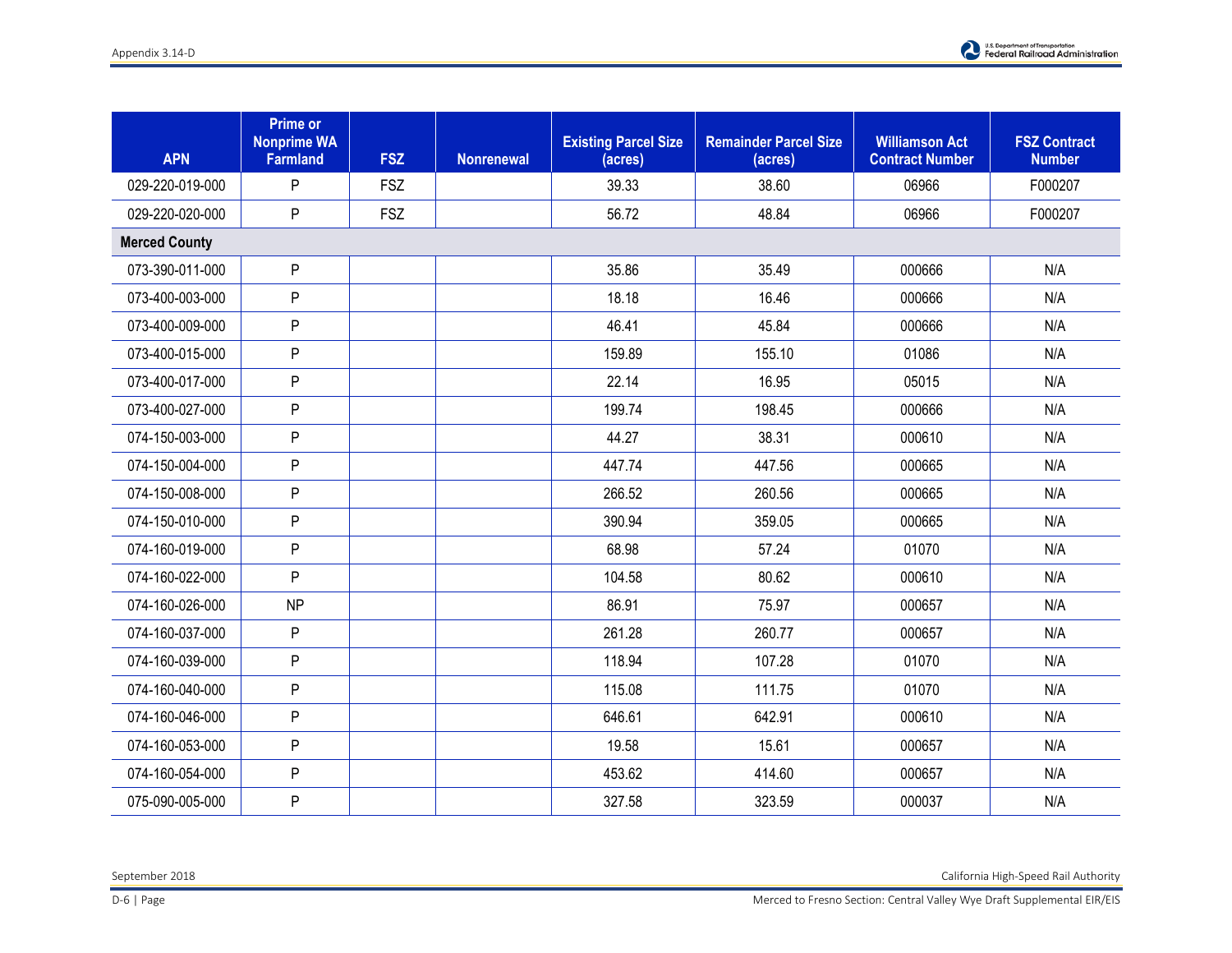| <b>APN</b>      | <b>Prime or</b><br><b>Nonprime WA</b><br><b>Farmland</b> | <b>FSZ</b> | <b>Nonrenewal</b> | <b>Existing Parcel Size</b><br>(acres) | <b>Remainder Parcel Size</b><br>(acres) | <b>Williamson Act</b><br><b>Contract Number</b> | <b>FSZ Contract</b><br><b>Number</b> |
|-----------------|----------------------------------------------------------|------------|-------------------|----------------------------------------|-----------------------------------------|-------------------------------------------------|--------------------------------------|
| 075-100-003-000 | P                                                        |            |                   | 322.96                                 | 320.96                                  | 000312                                          | N/A                                  |
| 075-100-004-000 | P                                                        |            |                   | 324.24                                 | 313.00                                  | 000312                                          | N/A                                  |
| 075-100-009-000 | P                                                        |            |                   | 163.21                                 | 153.60                                  | 000484                                          | N/A                                  |
| 075-100-011-000 | P                                                        |            |                   | 80.75                                  | 79.04                                   | 000589                                          | N/A                                  |
| 075-100-012-000 | P                                                        |            |                   | 8.44                                   | 7.29                                    | 000589                                          | N/A                                  |
| 075-100-013-000 | P                                                        |            |                   | 191.77                                 | 190.44                                  | 000589                                          | N/A                                  |
| 075-100-024-000 | P                                                        |            |                   | 317.21                                 | 314.15                                  | 000694                                          | N/A                                  |
| 075-100-027-000 | P                                                        |            |                   | 1.20                                   | 1.01                                    | 000484                                          | N/A                                  |
| 075-100-030-000 | <b>NP</b>                                                |            |                   | 99.80                                  | 98.69                                   | 000692                                          | N/A                                  |
| 075-110-048-000 | <b>NP</b>                                                |            |                   | 153.55                                 | 144.21                                  | 000484                                          | N/A                                  |
| 075-130-020-000 | <b>NP</b>                                                |            |                   | 57.68                                  | 50.38                                   | 04008                                           | N/A                                  |
| 085-270-001-000 | P                                                        |            |                   | 39.64                                  | 30.69                                   | 000666                                          | N/A                                  |
| 085-270-010-000 | P                                                        |            |                   | 110.24                                 | 102.64                                  | 08023                                           | N/A                                  |
| 085-270-012-000 | P                                                        |            |                   | 171.44                                 | 154.04                                  | 01127                                           | N/A                                  |
| 085-270-013-000 | P                                                        |            |                   | 20.26                                  | 6.09                                    | 05015                                           | N/A                                  |
| 085-270-015-000 | P                                                        |            |                   | 15.16                                  | 3.52                                    | 05015                                           | N/A                                  |
| 085-270-020-000 | P                                                        |            |                   | 25.52                                  | 23.48                                   | 000571                                          | N/A                                  |
| 085-270-028-000 | P                                                        |            |                   | 60.00                                  | 57.47                                   | 000666                                          | N/A                                  |
| 085-280-014-000 | P                                                        |            |                   | 21.76                                  | 18.38                                   | 000310                                          | N/A                                  |
| 085-280-029-000 | P                                                        |            |                   | 79.31                                  | 70.29                                   | 000666                                          | N/A                                  |
| 085-280-031-000 | P                                                        |            |                   | 26.19                                  | 20.75                                   | 01093                                           | N/A                                  |
| 085-280-032-000 | P                                                        |            |                   | 125.17                                 | 120.47                                  | 01029                                           | N/A                                  |
| 085-280-033-000 | P                                                        |            |                   | 114.73                                 | 111.77                                  | 01102                                           | N/A                                  |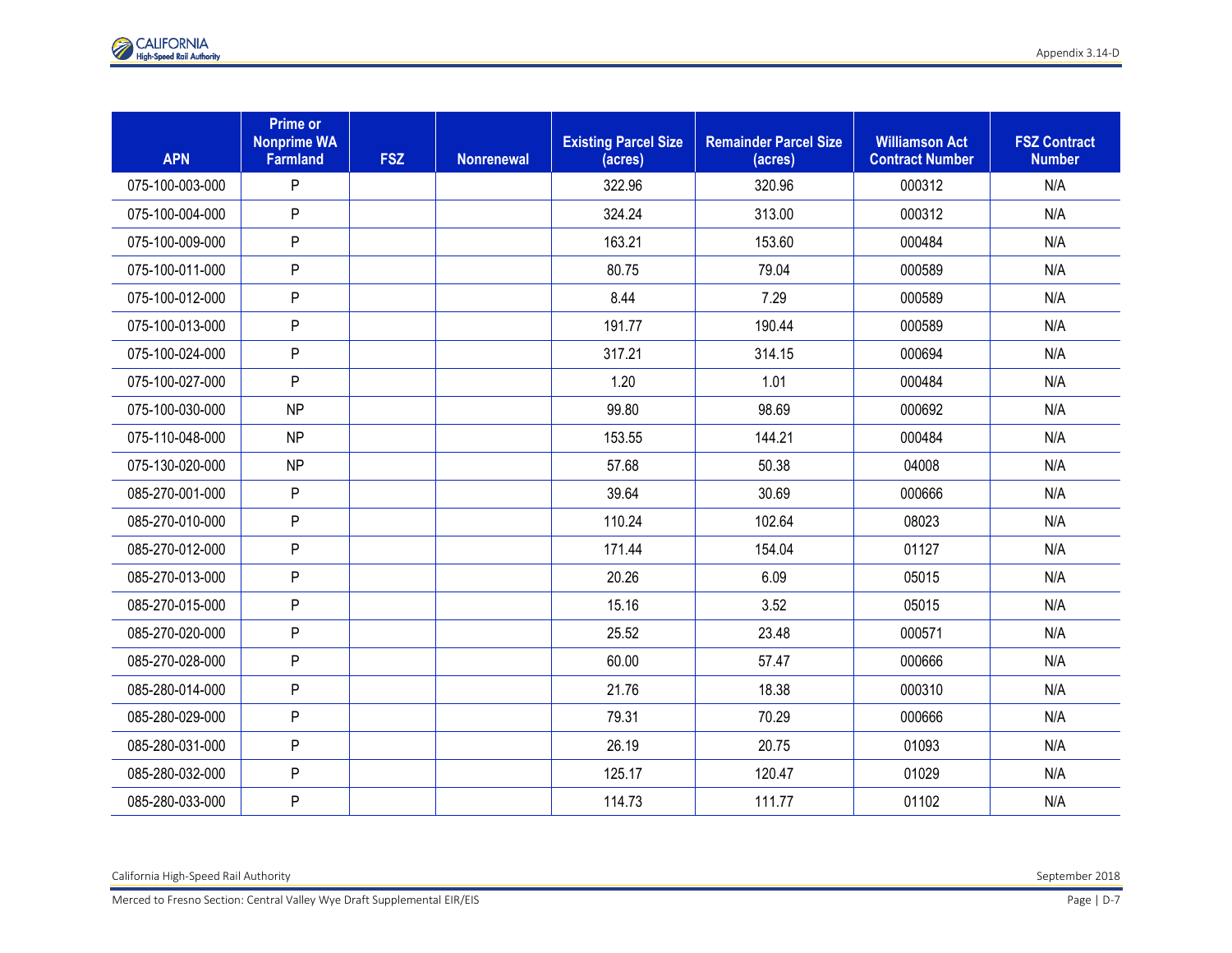| <b>APN</b>      | Prime or<br><b>Nonprime WA</b><br><b>Farmland</b> | <b>FSZ</b> | Nonrenewal | <b>Existing Parcel Size</b><br>(acres) | <b>Remainder Parcel Size</b><br>(acres) | <b>Williamson Act</b><br><b>Contract Number</b> | <b>FSZ Contract</b><br><b>Number</b> |
|-----------------|---------------------------------------------------|------------|------------|----------------------------------------|-----------------------------------------|-------------------------------------------------|--------------------------------------|
| 085-290-025-000 | D                                                 |            |            | 0.68                                   | 0.17                                    | 01102                                           | N/A                                  |
| 085-290-037-000 | D                                                 |            |            | 9.71                                   | 5.36                                    | 000697                                          | N/A                                  |
| 085-370-002-000 | D                                                 |            |            | 106.86                                 | 96.95                                   | 05015                                           | N/A                                  |
| 085-370-017-000 | D                                                 |            |            | 328.49                                 | 301.30                                  | 000666                                          | N/A                                  |

APN = Assessor's Parcel Number WA = Williamson Act FSZ = Farmland Security Zone  $P = Prime$ NP = Nonprime

N/A = not applicable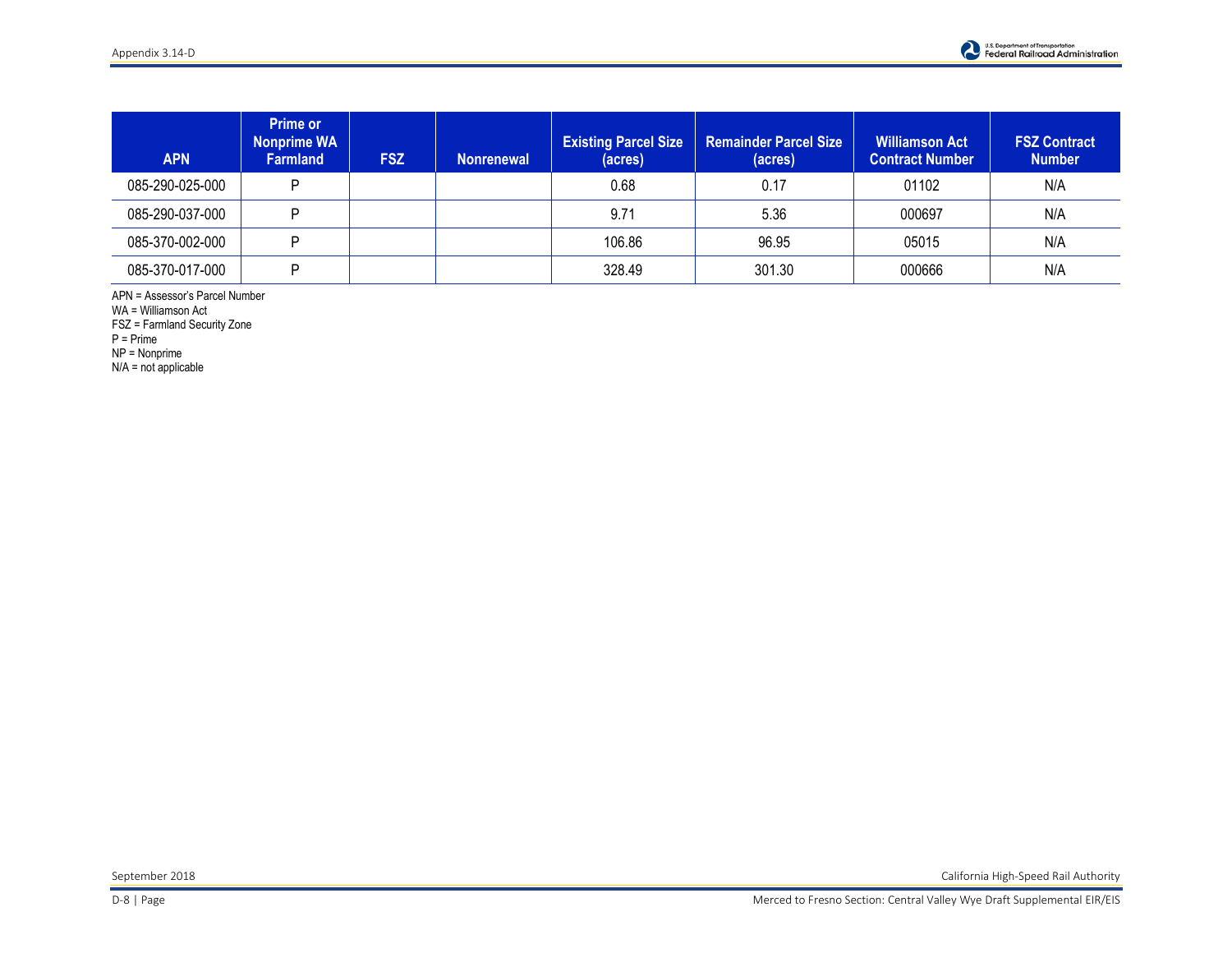### **Table 3 Protected Farmland Affected by SR 152 (North) to Road 19 Wye Alternative**

| <b>APN</b>           | <b>Prime or Non-</b><br><b>Prime WA</b><br><b>Farmland</b> | <b>FSZ</b> | <b>Non-Renewal</b> | <b>Existing Parcel Size</b><br>(acres) | <b>Remainder Parcel Size</b><br>(acres) | <b>Williamson Act</b><br><b>Contract Number</b> | <b>FSZ Contract</b><br><b>Number</b> |
|----------------------|------------------------------------------------------------|------------|--------------------|----------------------------------------|-----------------------------------------|-------------------------------------------------|--------------------------------------|
| <b>Madera County</b> |                                                            |            |                    |                                        |                                         |                                                 |                                      |
| 020-031-004-000      | ${\sf P}$                                                  |            |                    | 351.85                                 | 319.26                                  | 01689                                           | 0000515                              |
| 020-032-009-000      | P                                                          |            |                    | 93.47                                  | 80.44                                   | 01911                                           | 0000684                              |
| 020-032-011-000      | P                                                          |            |                    | 37.60                                  | 31.85                                   | 01911                                           | 0000684                              |
| 020-060-040-000      | P                                                          |            |                    | 113.57                                 | 103.58                                  | 02731                                           | 0000959                              |
| 020-060-042-000      |                                                            | <b>FSZ</b> |                    | 47.63                                  | 45.51                                   | 06481                                           | F000005                              |
| 020-080-020-000      | P                                                          |            |                    | 106.20                                 | 101.34                                  | 01771                                           | 0000518                              |
| 020-090-011-000      | ${\sf P}$                                                  |            |                    | 87.30                                  | 71.81                                   | 01354                                           | 0000312                              |
| 020-090-020-000      | P                                                          |            |                    | 592.61                                 | 567.51                                  | 01354                                           | 0000312                              |
| 020-100-036-000      | P                                                          |            |                    | 84.38                                  | 81.41                                   | 01911                                           | 0000684                              |
| 021-010-042-000      | P                                                          |            |                    | 40.59                                  | 40.27                                   | 02370                                           | 0000857                              |
| 021-020-023-000      |                                                            | <b>FSZ</b> |                    | 73.07                                  | 63.80                                   | 06403                                           | F000004                              |
| 021-020-025-000      |                                                            | <b>FSZ</b> |                    | 55.61                                  | 34.89                                   | 06403                                           | F000004                              |
| 021-030-008-000      |                                                            | <b>FSZ</b> |                    | 85.06                                  | 54.57                                   | 06511                                           | F000007                              |
| 021-030-009-000      | <b>NP</b>                                                  |            |                    | 28.57                                  | 28.50                                   | 01771                                           | 0000518                              |
| 024-010-013-000      | P                                                          |            |                    | 168.49                                 | 165.78                                  | 01422                                           | 0000349                              |
| 024-020-038-000      | ${\sf P}$                                                  |            |                    | 71.23                                  | 70.35                                   | 01690                                           | 0000527                              |
| 024-100-001-000      | ${\sf P}$                                                  |            |                    | 30.88                                  | 30.71                                   | 01496                                           | 0000343                              |
| 024-100-006-000      | P                                                          |            |                    | 36.54                                  | 31.86                                   | 01760                                           | 0000528                              |
| 025-160-007-000      | P                                                          |            |                    | 76.96                                  | 76.84                                   | 04550                                           | 0001434                              |
| 025-160-010-000      |                                                            | <b>FSZ</b> |                    | 36.21                                  | 31.11                                   | 06472                                           | F000019                              |
| 025-160-014-000      | P                                                          |            |                    | 109.55                                 | 106.70                                  | 01405                                           | 0000326                              |
| 025-170-001-000      | ${\sf P}$                                                  |            |                    | 148.88                                 | 148.65                                  | 01475                                           | 0000327                              |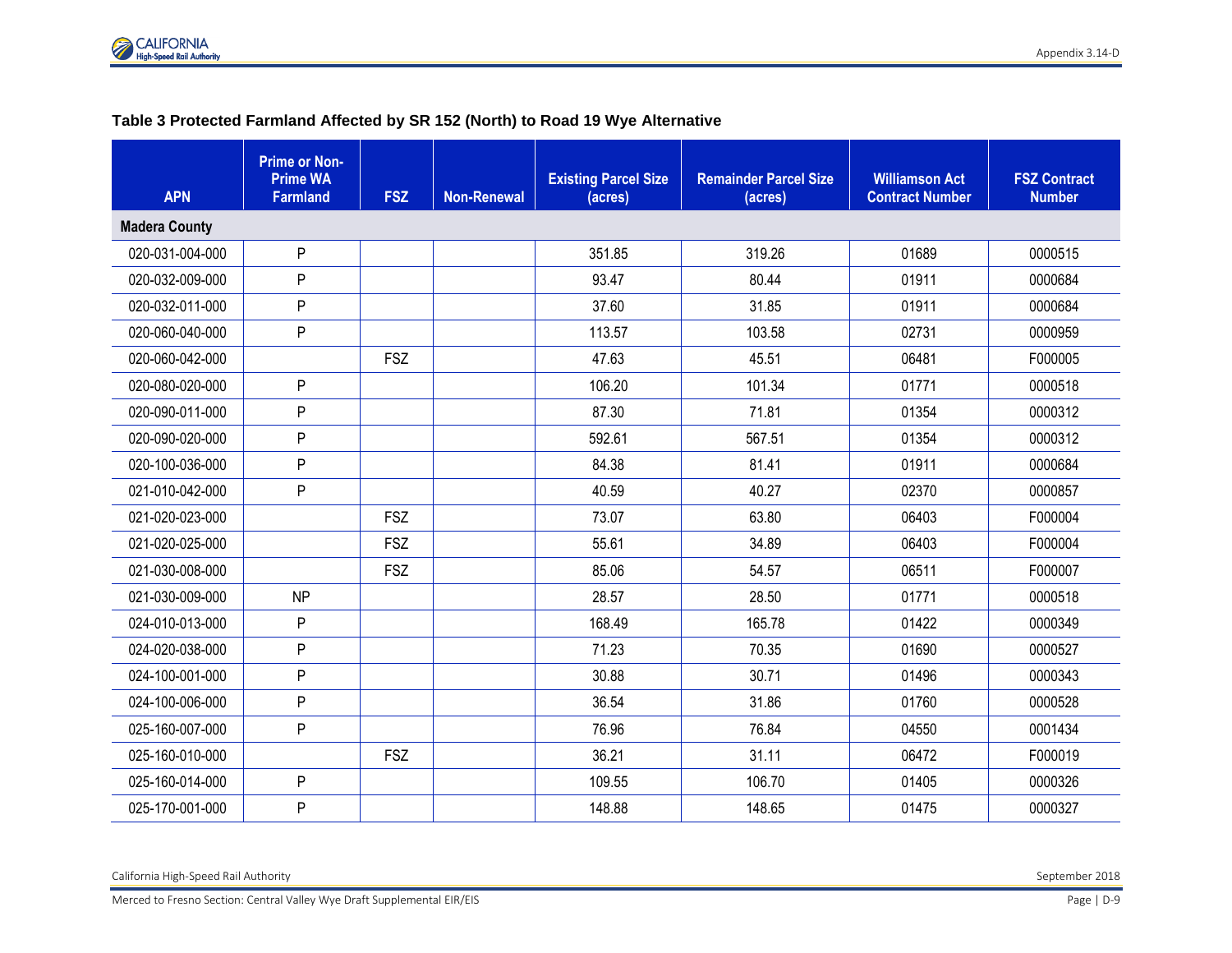| <b>APN</b>      | <b>Prime or Non-</b><br><b>Prime WA</b><br><b>Farmland</b> | <b>FSZ</b> | <b>Non-Renewal</b> | <b>Existing Parcel Size</b><br>(acres) | <b>Remainder Parcel Size</b><br>(acres) | <b>Williamson Act</b><br><b>Contract Number</b> | <b>FSZ Contract</b><br><b>Number</b> |
|-----------------|------------------------------------------------------------|------------|--------------------|----------------------------------------|-----------------------------------------|-------------------------------------------------|--------------------------------------|
| 025-170-003-000 | P                                                          |            |                    | 148.20                                 | 139.97                                  | 09492                                           | 0001668                              |
| 025-180-007-000 | P                                                          |            |                    | 176.13                                 | 161.67                                  | 01622                                           | 0000525                              |
| 025-200-019-000 | P                                                          |            |                    | 55.80                                  | 45.16                                   | 01622                                           | 0000525                              |
| 026-030-002-000 | $\sf P$                                                    |            | Non-renewal        | 269.62                                 | 247.63                                  | 01153                                           | 0000154                              |
| 026-090-001-000 | P                                                          |            | Non-renewal        | 638.43                                 | 595.24                                  | 01153                                           | 0000154                              |
| 026-100-001-000 | P                                                          |            |                    | 314.79                                 | 314.64                                  | 01153                                           | 0000154                              |
| 026-100-002-000 | ${\sf P}$                                                  |            |                    | 314.94                                 | 308.84                                  | 01153                                           | 0000154                              |
| 026-150-001-000 | P                                                          |            | Non-renewal        | 114.64                                 | 109.12                                  | 01153                                           | 0000154                              |
| 026-150-012-000 | P                                                          |            |                    | 83.31                                  | 81.67                                   | 01695                                           | 0000643                              |
| 026-150-016-000 | P                                                          |            |                    | 57.99                                  | 55.15                                   | 02912                                           | 0001074                              |
| 026-160-001-000 | P                                                          |            |                    | 140.56                                 | 134.89                                  | 01153                                           | 0000154                              |
| 027-010-010-000 | P                                                          |            |                    | 12.42                                  | 5.27                                    | 09778                                           | 0001675                              |
| 027-010-011-000 | P                                                          |            |                    | 234.48                                 | 212.12                                  | 01674                                           | 0000680                              |
| 027-032-001-000 | P                                                          |            |                    | 76.78                                  | 66.83                                   | 09778                                           | 0001675                              |
| 027-032-002-000 | P                                                          |            |                    | 192.72                                 | 177.56                                  | 03347                                           | 0001162                              |
| 027-032-003-000 | P                                                          |            |                    | 9.74                                   | 7.11                                    | 03347                                           | 0001162                              |
| 027-032-004-000 | ${\sf P}$                                                  |            |                    | 9.62                                   | 6.78                                    | 03347                                           | 0001162                              |
| 027-071-024-000 | <b>NP</b>                                                  |            |                    | 18.82                                  | 10.77                                   | 01748                                           | 0000639                              |
| 027-072-009-000 | P                                                          |            |                    | 38.54                                  | 38.46                                   | 01619                                           | 0000640                              |
| 027-072-011-000 | P                                                          |            |                    | 39.74                                  | 35.62                                   | 01748                                           | 0000639                              |
| 027-082-018-000 | P                                                          |            |                    | 24.81                                  | 21.41                                   | 05975                                           | 0001544                              |
| 027-082-019-000 | ${\sf P}$                                                  |            |                    | 39.74                                  | 36.30                                   | 05975                                           | 0001544                              |
| 027-172-001-000 | P                                                          |            |                    | 29.66                                  | 17.80                                   | 01748                                           | 0000639                              |
| 027-172-002-000 | <b>NP</b>                                                  |            |                    | 48.50                                  | 37.58                                   | 01748                                           | 0000639                              |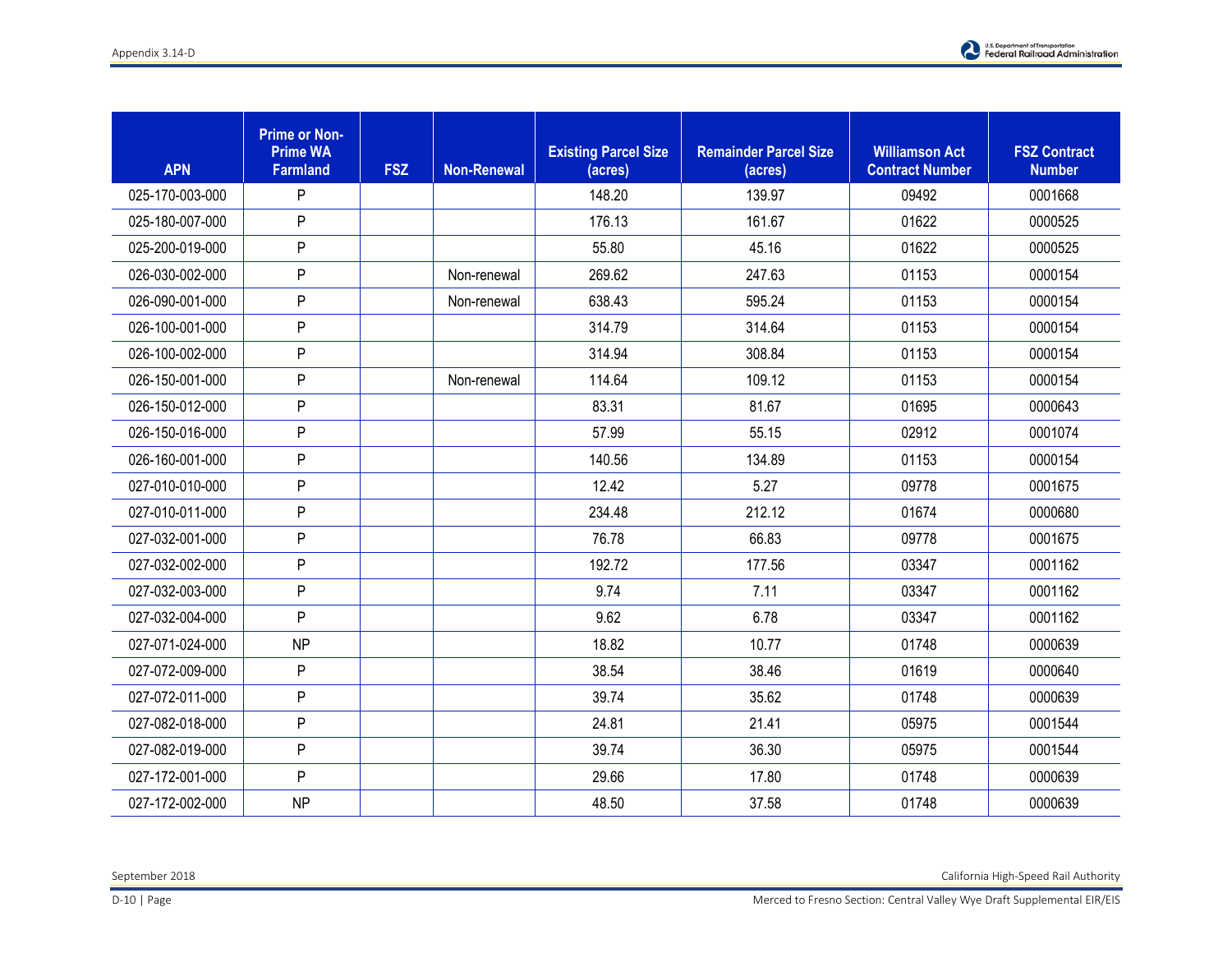| <b>APN</b>      | <b>Prime or Non-</b><br><b>Prime WA</b><br><b>Farmland</b> | <b>FSZ</b> | <b>Non-Renewal</b> | <b>Existing Parcel Size</b><br>(acres) | <b>Remainder Parcel Size</b><br>(acres) | <b>Williamson Act</b><br><b>Contract Number</b> | <b>FSZ Contract</b><br><b>Number</b> |
|-----------------|------------------------------------------------------------|------------|--------------------|----------------------------------------|-----------------------------------------|-------------------------------------------------|--------------------------------------|
| 027-172-003-000 | P                                                          |            |                    | 58.14                                  | 47.05                                   | 03593                                           | 0001197                              |
| 027-172-004-000 | P                                                          |            |                    | 56.91                                  | 48.53                                   | 03593                                           | 0001197                              |
| 027-172-008-000 | P                                                          |            |                    | 93.52                                  | 92.63                                   | 03593                                           | 0001197                              |
| 029-010-001-000 | P                                                          |            |                    | 433.49                                 | 413.97                                  | 03866                                           | 0001254                              |
| 029-010-003-000 | P                                                          |            | Non-renewal        | 92.26                                  | 72.13                                   | 01875                                           | 0000691                              |
| 029-010-004-000 | P                                                          |            | Non-renewal        | 94.56                                  | 81.00                                   | 01875                                           | 0000691                              |
| 029-020-002-000 | P                                                          |            |                    | 155.28                                 | 152.66                                  | 01147                                           | 0000152                              |
| 029-020-004-000 | P                                                          |            |                    | 155.98                                 | 155.43                                  | 01147                                           | 0000152                              |
| 029-020-005-000 | P                                                          |            | Non-renewal        | 155.60                                 | 123.09                                  | 01147                                           | 0000152                              |
| 029-040-008-000 | P                                                          |            | Non-renewal        | 39.40                                  | 36.05                                   | 01147                                           | 0000152                              |
| 029-040-012-000 | P                                                          |            | Non-renewal        | 150.72                                 | 148.93                                  | 01147                                           | 0000152                              |
| 029-040-013-000 | P                                                          |            | Non-renewal        | 159.80                                 | 151.07                                  | 01147                                           | 0000152                              |
| 029-140-021-000 | P                                                          |            |                    | 39.03                                  | 37.73                                   | 01705                                           | 0000543                              |
| 029-140-032-000 | P                                                          |            |                    | 78.44                                  | 60.65                                   | 01705                                           | 0000543                              |
| 029-140-033-000 | P                                                          |            |                    | 47.94                                  | 47.47                                   | 01705                                           | 0000543                              |
| 029-140-039-000 | P                                                          |            |                    | 56.44                                  | 34.19                                   | 01712                                           | 0001454                              |
| 029-140-040-000 | P                                                          |            |                    | 38.24                                  | 36.91                                   | 04712                                           | 0001454                              |
| 029-210-037-000 | P                                                          |            |                    | 37.24                                  | 24.62                                   | 07237                                           | 0001605                              |
| 029-220-002-000 |                                                            | <b>FSZ</b> |                    | 166.21                                 | 151.96                                  | 06950                                           | F000208                              |
| 029-220-003-000 | P                                                          |            |                    | 9.30                                   | 5.72                                    | 01376                                           | 0000458                              |
| 029-220-004-000 | P                                                          |            |                    | 8.88                                   | 5.85                                    | 01376                                           | 0000458                              |
| 029-220-005-000 | P                                                          |            |                    | 7.11                                   | 5.30                                    | 01376                                           | 0000458                              |
| 029-220-019-000 | P                                                          | <b>FSZ</b> |                    | 39.33                                  | 38.60                                   | 06966                                           | F000207                              |
| 029-220-020-000 | P                                                          | <b>FSZ</b> |                    | 56.72                                  | 49.05                                   | 06966                                           | F000207                              |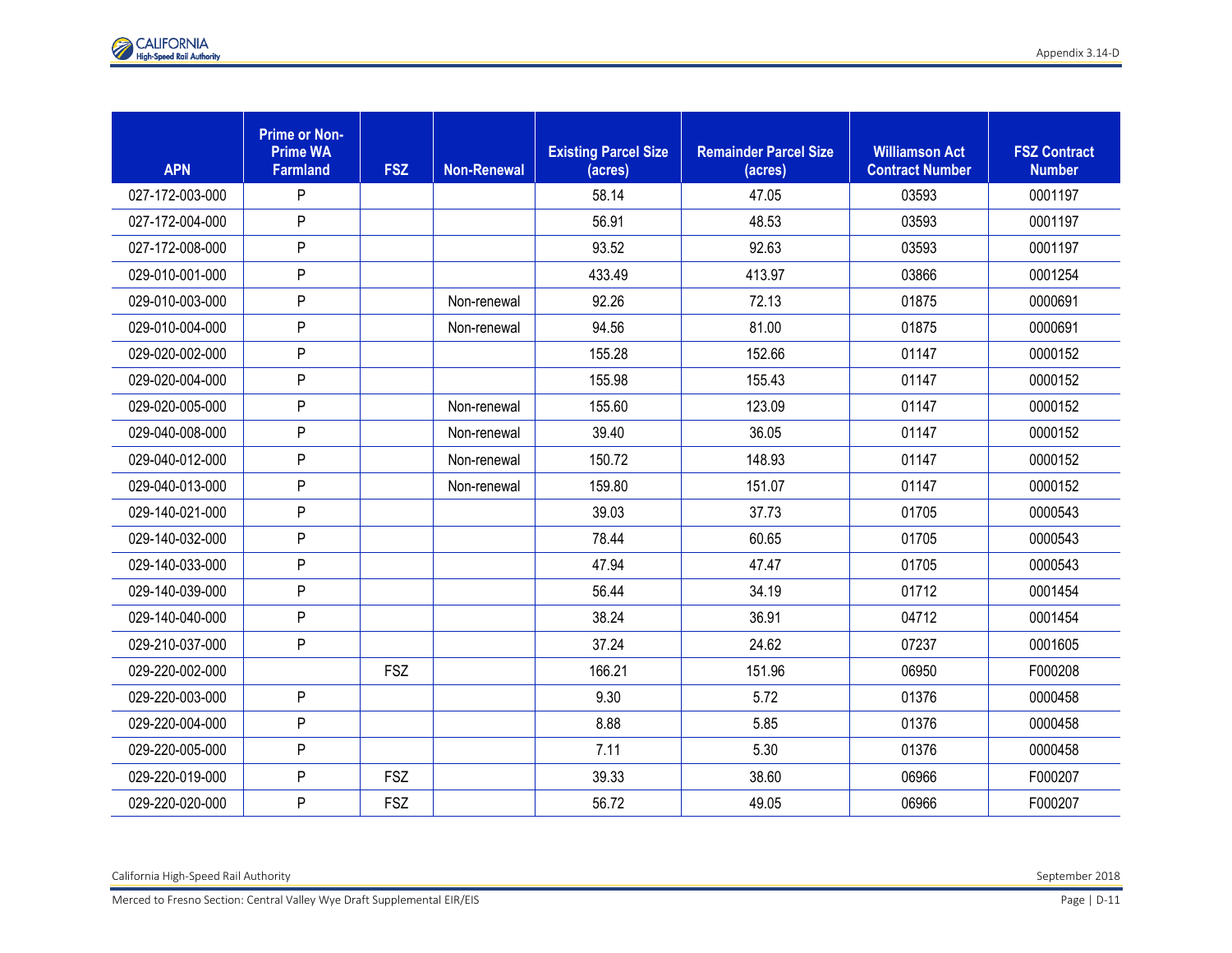| <b>APN</b>           | <b>Prime or Non-</b><br><b>Prime WA</b><br><b>Farmland</b> | <b>FSZ</b> | <b>Non-Renewal</b> | <b>Existing Parcel Size</b><br>(acres) | <b>Remainder Parcel Size</b><br>(acres) | <b>Williamson Act</b><br><b>Contract Number</b> | <b>FSZ Contract</b><br><b>Number</b> |
|----------------------|------------------------------------------------------------|------------|--------------------|----------------------------------------|-----------------------------------------|-------------------------------------------------|--------------------------------------|
| <b>Merced County</b> |                                                            |            |                    |                                        |                                         |                                                 |                                      |
| 068-190-015-000      | <b>NP</b>                                                  |            |                    | 228.34                                 | 226.70                                  | 000491                                          | N/A                                  |
| 073-390-011-000      | P                                                          |            |                    | 35.86                                  | 35.49                                   | 000666                                          | N/A                                  |
| 073-400-003-000      | P                                                          |            |                    | 18.18                                  | 16.46                                   | 000666                                          | N/A                                  |
| 073-400-009-000      | P                                                          |            |                    | 46.41                                  | 45.84                                   | 000666                                          | N/A                                  |
| 073-400-015-000      | P                                                          |            |                    | 159.89                                 | 155.10                                  | 01086                                           | N/A                                  |
| 073-400-017-000      | P                                                          |            |                    | 22.14                                  | 16.95                                   | 05015                                           | N/A                                  |
| 073-400-027-000      | P                                                          |            |                    | 199.74                                 | 198.45                                  | 000666                                          | N/A                                  |
| 074-150-003-000      | P                                                          |            |                    | 44.27                                  | 38.31                                   | 000610                                          | N/A                                  |
| 074-150-004-000      | P                                                          |            |                    | 447.74                                 | 447.59                                  | 000665                                          | N/A                                  |
| 074-150-008-000      | P                                                          |            |                    | 266.52                                 | 260.56                                  | 000665                                          | N/A                                  |
| 074-150-010-000      | P                                                          |            |                    | 390.94                                 | 359.06                                  | 000665                                          | N/A                                  |
| 074-160-019-000      | P                                                          |            |                    | 68.98                                  | 56.24                                   | 01070                                           | N/A                                  |
| 074-160-022-000      | P                                                          |            |                    | 104.58                                 | 80.62                                   | 000610                                          | N/A                                  |
| 074-160-026-000      | <b>NP</b>                                                  |            |                    | 86.91                                  | 75.97                                   | 000657                                          | N/A                                  |
| 074-160-037-000      | P                                                          |            |                    | 261.28                                 | 260.77                                  | 000657                                          | N/A                                  |
| 074-160-039-000      | P                                                          |            |                    | 118.94                                 | 108.87                                  | 01070                                           | N/A                                  |
| 074-160-040-000      | P                                                          |            |                    | 115.08                                 | 111.29                                  | 01070                                           | N/A                                  |
| 074-160-046-000      | P                                                          |            |                    | 646.61                                 | 642.22                                  | 000610                                          | N/A                                  |
| 074-160-053-000      | P                                                          |            |                    | 19.58                                  | 15.61                                   | 000657                                          | N/A                                  |
| 074-160-054-000      | P                                                          |            |                    | 453.62                                 | 414.60                                  | 000657                                          | N/A                                  |
| 075-090-005-000      | P                                                          |            |                    | 327.58                                 | 323.59                                  | 000037                                          | N/A                                  |
| 075-100-004-000      | P                                                          |            |                    | 324.24                                 | 324.20                                  | 000312                                          | N/A                                  |
| 075-100-019-000      | P                                                          |            |                    | 298                                    | 293                                     | 000694                                          | N/A                                  |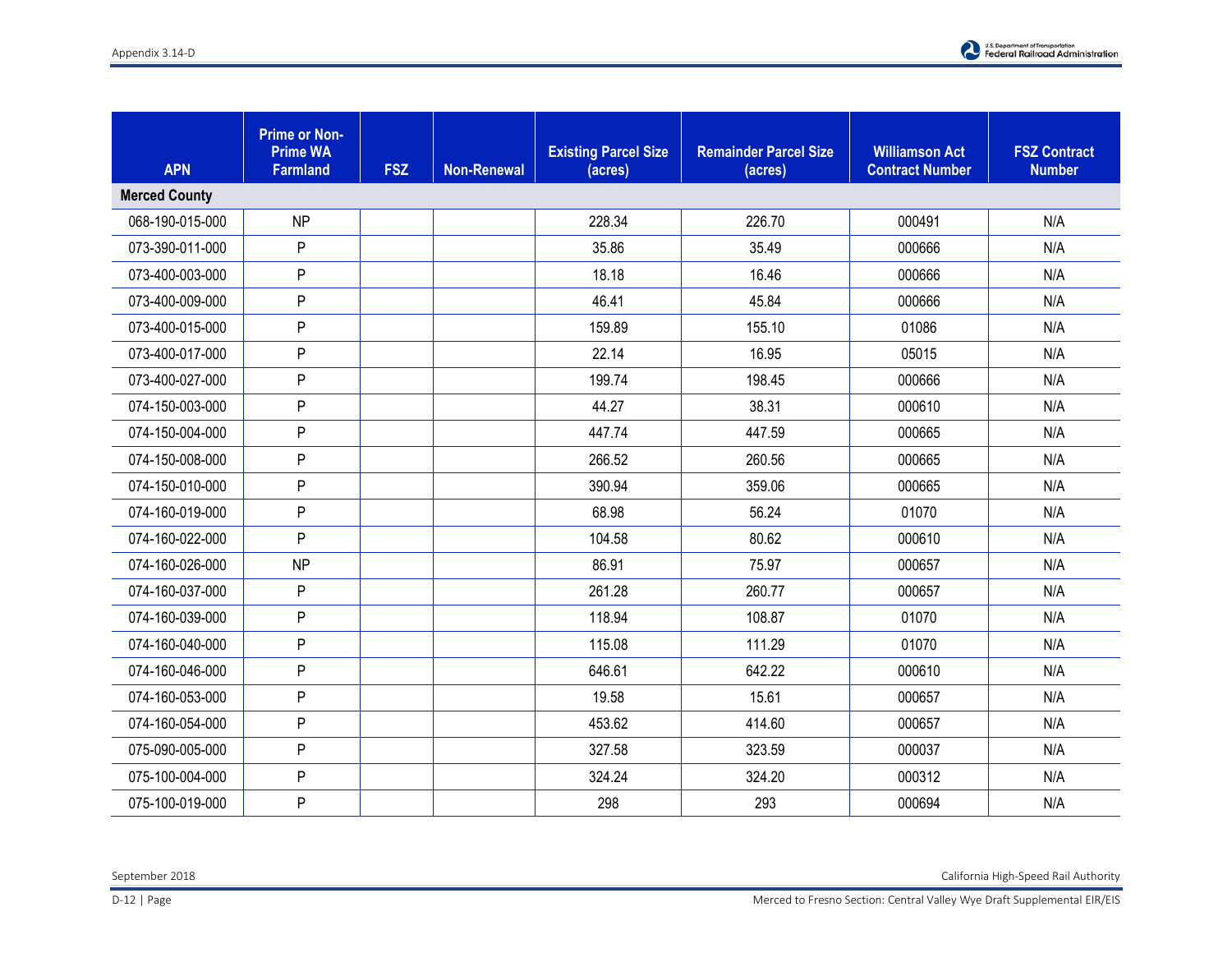| <b>APN</b>      | <b>Prime or Non-</b><br><b>Prime WA</b><br><b>Farmland</b> | <b>FSZ</b> | <b>Non-Renewal</b> | <b>Existing Parcel Size</b><br>(acres) | <b>Remainder Parcel Size</b><br>(acres) | <b>Williamson Act</b><br><b>Contract Number</b> | <b>FSZ Contract</b><br><b>Number</b> |
|-----------------|------------------------------------------------------------|------------|--------------------|----------------------------------------|-----------------------------------------|-------------------------------------------------|--------------------------------------|
| 075-110-029-000 | <b>NP</b>                                                  |            |                    | 605.75                                 | 548.32                                  | 000131                                          | N/A                                  |
| 075-110-045-000 | P                                                          |            |                    | 159.47                                 | 158.11                                  | 000485                                          | N/A                                  |
| 085-270-001-000 | P                                                          |            |                    | 39.64                                  | 30.79                                   | 000666                                          | N/A                                  |
| 085-270-010-000 | P                                                          |            |                    | 110.24                                 | 102.64                                  | 08023                                           | N/A                                  |
| 085-270-012-000 | P                                                          |            |                    | 171.44                                 | 152.03                                  | 01127                                           | N/A                                  |
| 085-270-013-000 | P                                                          |            |                    | 20.26                                  | 5.23                                    | 05015                                           | N/A                                  |
| 085-270-015-000 | P                                                          |            |                    | 15.16                                  | 3.50                                    | 05015                                           | N/A                                  |
| 085-270-020-000 | P                                                          |            |                    | 25.52                                  | 23.47                                   | 000571                                          | N/A                                  |
| 085-270-028-000 | P                                                          |            |                    | 60.00                                  | 57.47                                   | 000666                                          | N/A                                  |
| 085-280-014-000 | P                                                          |            |                    | 21.76                                  | 18.38                                   | 000310                                          | N/A                                  |
| 085-280-029-000 | P                                                          |            |                    | 79.31                                  | 70.29                                   | 000666                                          | N/A                                  |
| 085-280-031-000 | P                                                          |            |                    | 26.19                                  | 20.75                                   | 01093                                           | N/A                                  |
| 085-280-032-000 | P                                                          |            |                    | 125.17                                 | 120.47                                  | 01029                                           | N/A                                  |
| 085-280-033-000 | P                                                          |            |                    | 114.73                                 | 111.77                                  | 01102                                           | N/A                                  |
| 085-290-025-000 | P                                                          |            |                    | 0.68                                   | 0.17                                    | 01102                                           | N/A                                  |
| 085-290-037-000 | P                                                          |            |                    | 9.71                                   | 5.36                                    | 000697                                          | N/A                                  |
| 085-370-002-000 | P                                                          |            |                    | 106.86                                 | 96.95                                   | 05015                                           | N/A                                  |
| 085-370-017-000 | P                                                          |            |                    | 328.49                                 | 301.30                                  | 000666                                          | N/A                                  |

APN = Assessor's Parcel Number

WA = Williamson Act

FSZ = Farmland Security Zone

P = Prime

NP = Nonprime  $N/A$  = not applicable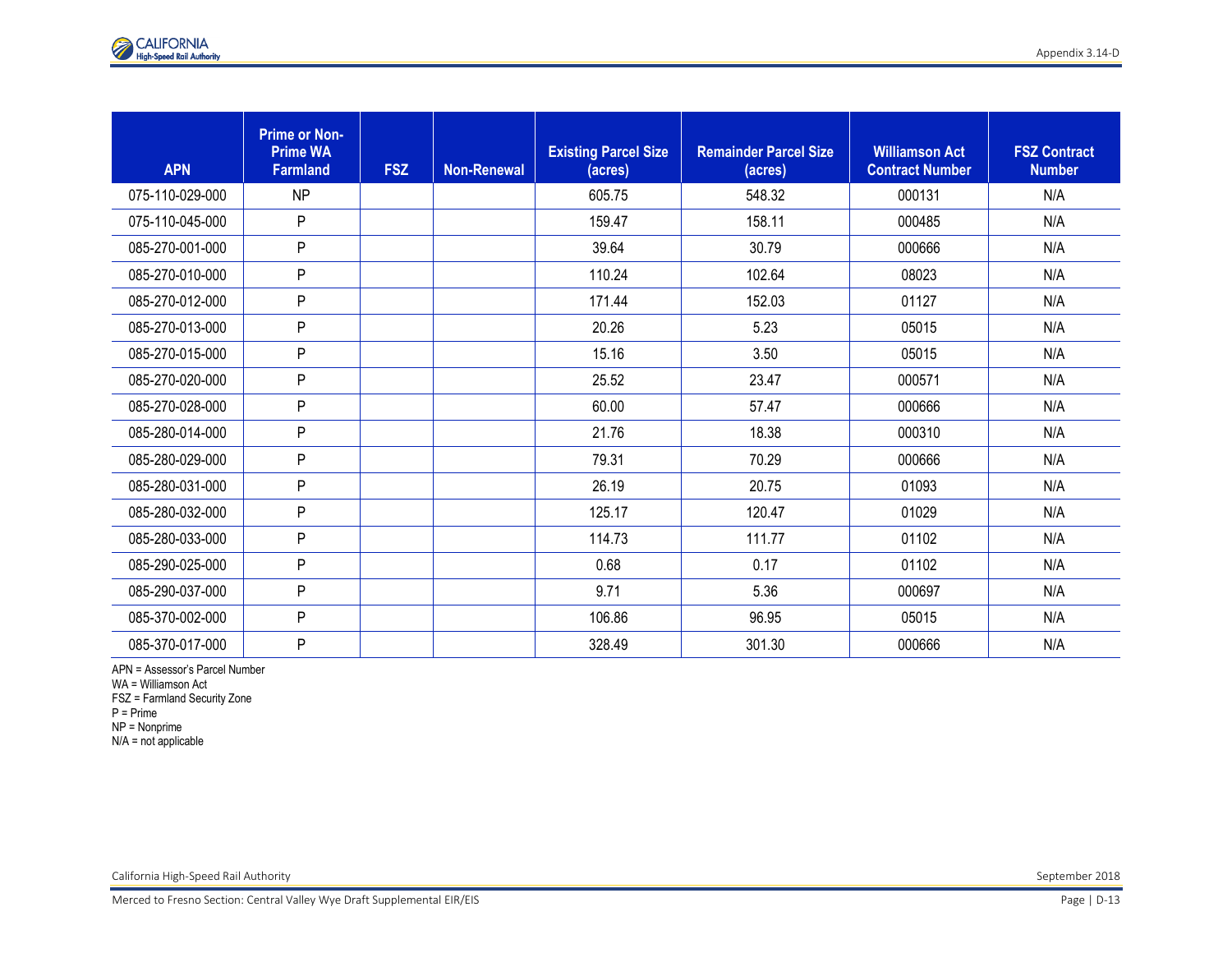### **Table 4 Protected Farmland Affected by Avenue 21 to Road 13 Wye Alternative**

| <b>APN</b>           | <b>Prime or Non-</b><br><b>Prime WA</b><br><b>Farmland</b> | <b>FSZ</b> | <b>Non-Renewal</b> | <b>Existing Parcel Size</b><br>(acres) | <b>Remainder Parcel Size</b><br>(acres) | <b>Williamson Act</b><br><b>Contract Number</b> | <b>FSZ Contract</b><br><b>Number</b> |
|----------------------|------------------------------------------------------------|------------|--------------------|----------------------------------------|-----------------------------------------|-------------------------------------------------|--------------------------------------|
| <b>Madera County</b> |                                                            |            |                    |                                        |                                         |                                                 |                                      |
| 020-110-002-000      |                                                            | <b>FSZ</b> |                    | 90.23                                  | 83.99                                   | 06344                                           | F000001                              |
| 020-110-010-000      |                                                            | <b>FSZ</b> |                    | 127.15                                 | 116.62                                  | 06711                                           | F000156                              |
| 020-120-003-000      |                                                            | FSZ        |                    | 647.62                                 | 608.20                                  | 06722                                           | F000157                              |
| 020-120-011-000      | P                                                          |            |                    | 289.12                                 | 277.98                                  | 01354                                           | 0000312                              |
| 020-120-012-000      |                                                            | <b>FSZ</b> |                    | 180.18                                 | 162.09                                  | 06711                                           | F000156                              |
| 020-130-008-000      | P                                                          |            |                    | 75.52                                  | 63.77                                   | 01354                                           | 0000312                              |
| 020-130-012-000      | P                                                          |            |                    | 573.74                                 | 546.46                                  | 01354                                           | 0000312                              |
| 020-130-013-000      | P                                                          |            |                    | 295.46                                 | 284.96                                  | 01354                                           | 0000312                              |
| 020-130-014-000      | P                                                          |            |                    | 23.86                                  | 22.98                                   | 01354                                           | 0000312                              |
| 020-150-006-000      | P                                                          |            |                    | 22.23                                  | 19.92                                   | 01354                                           | 0000312                              |
| 020-150-010-000      | P                                                          |            |                    | 298.06                                 | 286.00                                  | 01354                                           | 0000312                              |
| 020-160-014-000      | P                                                          |            |                    | 223.85                                 | 216.77                                  | 01354                                           | 0000312                              |
| 020-160-015-000      | P                                                          |            |                    | 163.61                                 | 160.97                                  | 01354                                           | 0000312                              |
| 021-040-008-000      | P                                                          |            |                    | 57.56                                  | 51.80                                   | 02721                                           | 0000958                              |
| 021-040-009-000      |                                                            | <b>FSZ</b> |                    | 54.82                                  | 46.72                                   | 06486                                           | F000008                              |
| 021-040-010-000      | P                                                          |            |                    | 147.59                                 | 136.12                                  | 01643                                           | 0000521                              |
| 021-040-018-000      | P                                                          |            |                    | 72.08                                  | 65.62                                   | 01462                                           | 0000317                              |
| 021-050-010-000      |                                                            | <b>FSZ</b> |                    | 79.33                                  | 53.58                                   | 10038                                           | F000273                              |
| 021-050-012-000      | P                                                          |            |                    | 38.54                                  | 31.17                                   | 02073                                           | 0000821                              |
| 021-050-013-000      | P                                                          |            |                    | 41.05                                  | 32.20                                   | 02073                                           | 0000821                              |
| 021-050-016-000      | P                                                          |            |                    | 428.41                                 | 424.40                                  | 02043                                           | 0000761                              |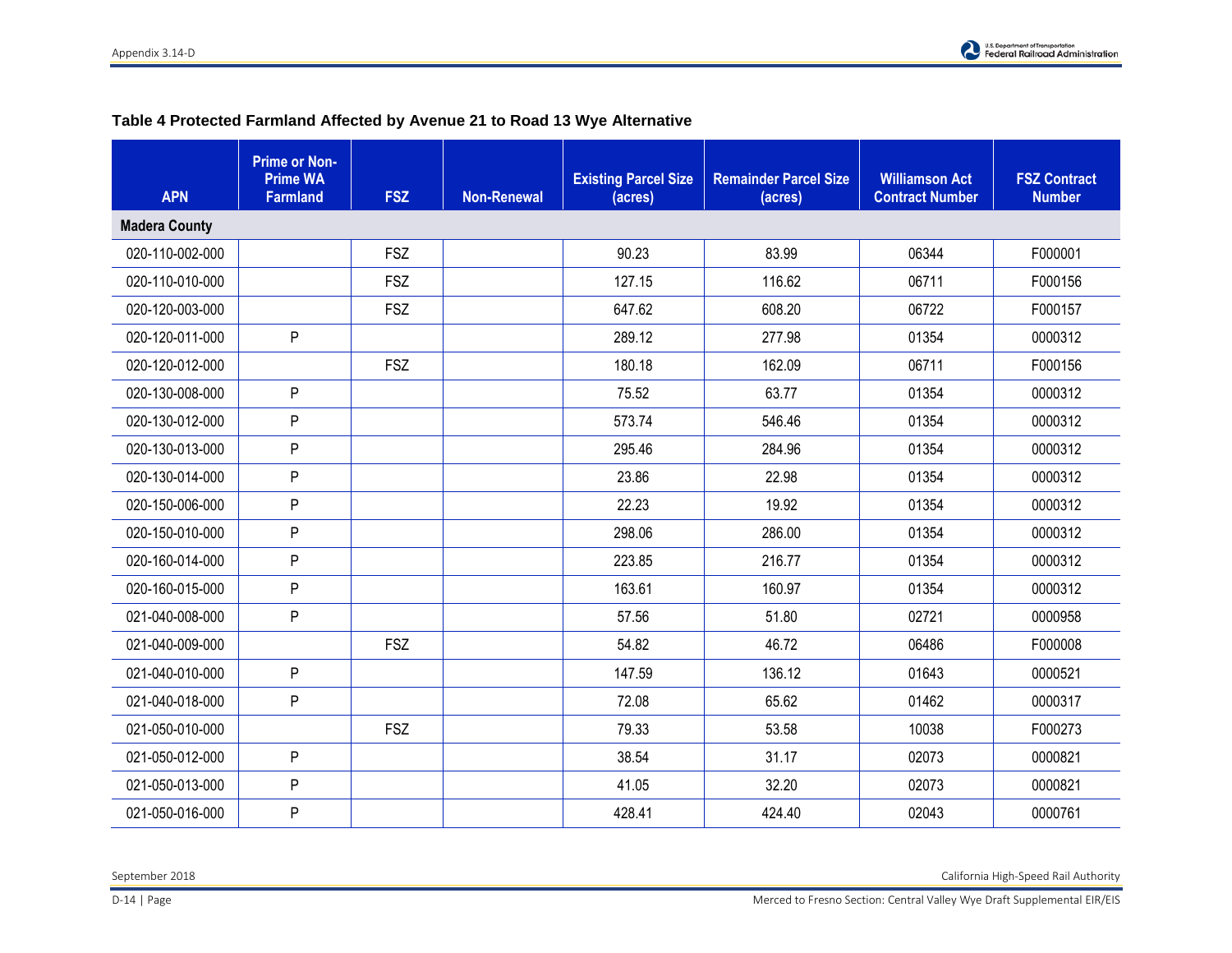| <b>APN</b>      | <b>Prime or Non-</b><br><b>Prime WA</b><br><b>Farmland</b> | <b>FSZ</b> | <b>Non-Renewal</b> | <b>Existing Parcel Size</b><br>(acres) | <b>Remainder Parcel Size</b><br>(acres) | <b>Williamson Act</b><br><b>Contract Number</b> | <b>FSZ Contract</b><br><b>Number</b> |
|-----------------|------------------------------------------------------------|------------|--------------------|----------------------------------------|-----------------------------------------|-------------------------------------------------|--------------------------------------|
| 021-050-018-000 | P                                                          |            |                    | 75.46                                  | 68.81                                   | 02043                                           | 0000761                              |
| 021-050-026-000 | P                                                          |            |                    | 155.94                                 | 153.04                                  | 02656                                           | 0000966                              |
| 021-060-005-000 | P                                                          |            |                    | 79.01                                  | 57.73                                   | 02192                                           | 0000827                              |
| 021-060-006-000 | P                                                          |            |                    | 79.32                                  | 68.39                                   | 02192                                           | 0000827                              |
| 021-060-009-000 | P                                                          |            |                    | 40.94                                  | 29.73                                   | 02020                                           | 0000764                              |
| 021-080-012-000 |                                                            | <b>FSZ</b> |                    | 78.59                                  | 65.79                                   | 10039                                           | F000273                              |
| 021-080-044-000 | ${\sf P}$                                                  |            |                    | 37.14                                  | 36.73                                   | 02656                                           | 0000966                              |
| 021-090-001-000 |                                                            | <b>FSZ</b> |                    | 41.78                                  | 36.30                                   | 06372                                           | F000013                              |
| 021-090-004-000 |                                                            | <b>FSZ</b> |                    | 39.91                                  | 38.64                                   | 06372                                           | F000013                              |
| 024-020-038-000 | P                                                          |            |                    | 71.23                                  | 69.03                                   | 01690                                           | 0000527                              |
| 024-030-005-000 | P                                                          |            |                    | 35.37                                  | 27.52                                   | 02693                                           | 0000969                              |
| 024-050-001-000 | P                                                          |            |                    | 24.20                                  | 20.95                                   | 02025                                           | 0000772                              |
| 024-050-002-000 | P                                                          |            |                    | 35.18                                  | 31.02                                   | 02025                                           | 0000772                              |
| 024-050-006-000 | P                                                          |            |                    | 55.58                                  | 51.33                                   | 02025                                           | 0000772                              |
| 024-060-011-000 | P                                                          |            |                    | 78.12                                  | 70.79                                   | 03876                                           | 0001248                              |
| 024-060-022-000 | P                                                          |            |                    | 38.44                                  | 33.24                                   | 06690                                           | 0001579                              |
| 024-060-028-000 | P                                                          |            |                    | 36.76                                  | 29.36                                   | 01419                                           | 0000342                              |
| 024-060-031-000 | P                                                          |            |                    | 38.72                                  | 33.22                                   | 01615                                           | 0000529                              |
| 024-070-005-000 | P                                                          |            |                    | 28.52                                  | 23.12                                   | 02075                                           | 0000774                              |
| 024-070-006-000 |                                                            | <b>FSZ</b> |                    | 39.22                                  | 35.12                                   | 06959                                           | F000185                              |
| 024-070-007-000 |                                                            | <b>FSZ</b> |                    | 39.07                                  | 29.61                                   | 06959                                           | F000185                              |
| 024-070-008-000 |                                                            | <b>FSZ</b> |                    | 44.93                                  | 40.20                                   | 06959                                           | F000185                              |
| 024-070-017-000 | P                                                          |            |                    | 52.35                                  | 42.04                                   | 01599                                           | 0000530                              |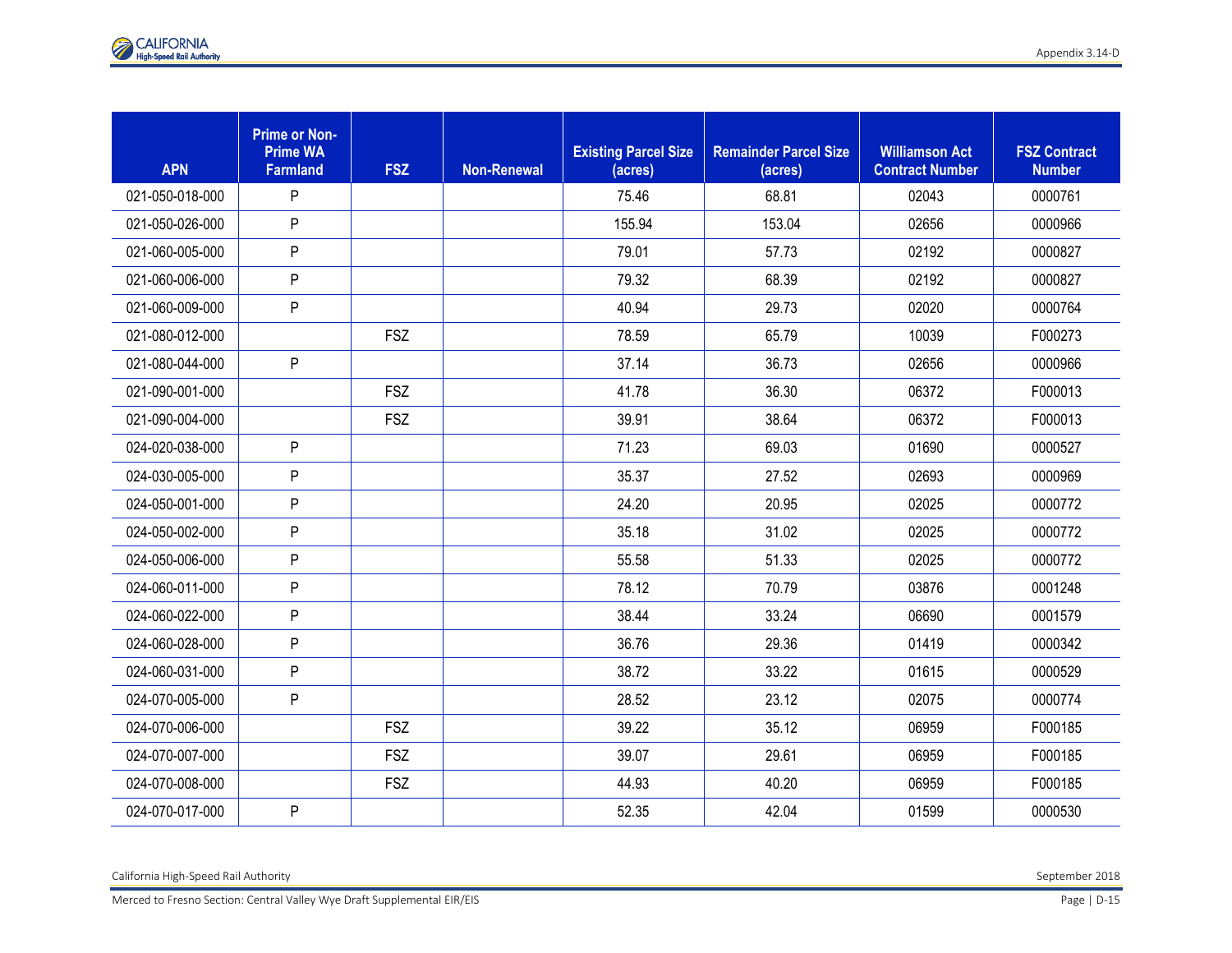| <b>APN</b>      | <b>Prime or Non-</b><br><b>Prime WA</b><br><b>Farmland</b> | <b>FSZ</b> | <b>Non-Renewal</b> | <b>Existing Parcel Size</b><br>(acres) | <b>Remainder Parcel Size</b><br>(acres) | <b>Williamson Act</b><br><b>Contract Number</b> | <b>FSZ Contract</b><br><b>Number</b> |
|-----------------|------------------------------------------------------------|------------|--------------------|----------------------------------------|-----------------------------------------|-------------------------------------------------|--------------------------------------|
| 024-070-028-000 | P                                                          |            |                    | 91.68                                  | 57.92                                   | 08498                                           | 0001646                              |
| 024-070-034-000 | P                                                          |            |                    | 54.18                                  | 39.93                                   | 01496                                           | 0000343                              |
| 024-090-007-000 | P                                                          |            |                    | 19.53                                  | 16.89                                   | 04076                                           | 0001299                              |
| 024-090-008-000 | P                                                          |            |                    | 18.94                                  | 17.33                                   | 01316                                           | 0000365                              |
| 024-090-009-000 | P                                                          |            |                    | 19.24                                  | 18.19                                   | 01622                                           | 0000525                              |
| 024-120-001-000 | P                                                          |            |                    | 49.86                                  | 44.74                                   | 02025                                           | 0000772                              |
| 024-120-002-000 | P                                                          |            |                    | 160.05                                 | 138.21                                  | 02063                                           | 0000775                              |
| 024-120-003-000 | P                                                          |            |                    | 29.36                                  | 23.52                                   | 02063                                           | 0000775                              |
| 024-120-004-000 | P                                                          |            |                    | 13.40                                  | 13.39                                   | 01496                                           | 0000343                              |
| 024-120-009-000 | P                                                          |            |                    | 32.76                                  | 26.69                                   | 02906                                           | 0001071                              |
| 024-120-010-000 | P                                                          |            |                    | 20.70                                  | 16.59                                   | 01443                                           | 0000364                              |
| 024-120-011-000 | P                                                          |            |                    | 79.48                                  | 61.47                                   | 04062                                           | 0001301                              |
| 024-120-023-000 | P                                                          |            |                    | 90.20                                  | 80.23                                   | 01405                                           | 0000326                              |
| 024-120-029-000 | P                                                          |            |                    | 39.87                                  | 36.35                                   | 01443                                           | 0000364                              |
| 024-120-033-000 | P                                                          |            |                    | 39.64                                  | 38.98                                   | 03346                                           | 0001158                              |
| 024-120-034-000 | P                                                          |            |                    | 39.63                                  | 34.25                                   | 03346                                           | 0001158                              |
| 024-150-001-000 | P                                                          |            |                    | 141.97                                 | 140.54                                  | 01059                                           | 0000113                              |
| 024-150-006-000 | P                                                          |            |                    | 39.37                                  | 37.27                                   | 01465                                           | 0000500                              |
| 024-150-007-000 | P                                                          |            |                    | 38.23                                  | 29.63                                   | 01465                                           | 0000500                              |
| 024-150-009-000 | P                                                          |            |                    | 39.16                                  | 34.61                                   | 01465                                           | 0000500                              |
| 025-030-001-000 | P                                                          |            |                    | 14.72                                  | 14.43                                   | 02904                                           | 0001070                              |
| 025-030-002-000 | P                                                          |            |                    | 28.41                                  | 21.27                                   | 02904                                           | 0001070                              |
| 025-030-005-000 | P                                                          |            |                    | 246.07                                 | 237.01                                  | 02904                                           | 0001070                              |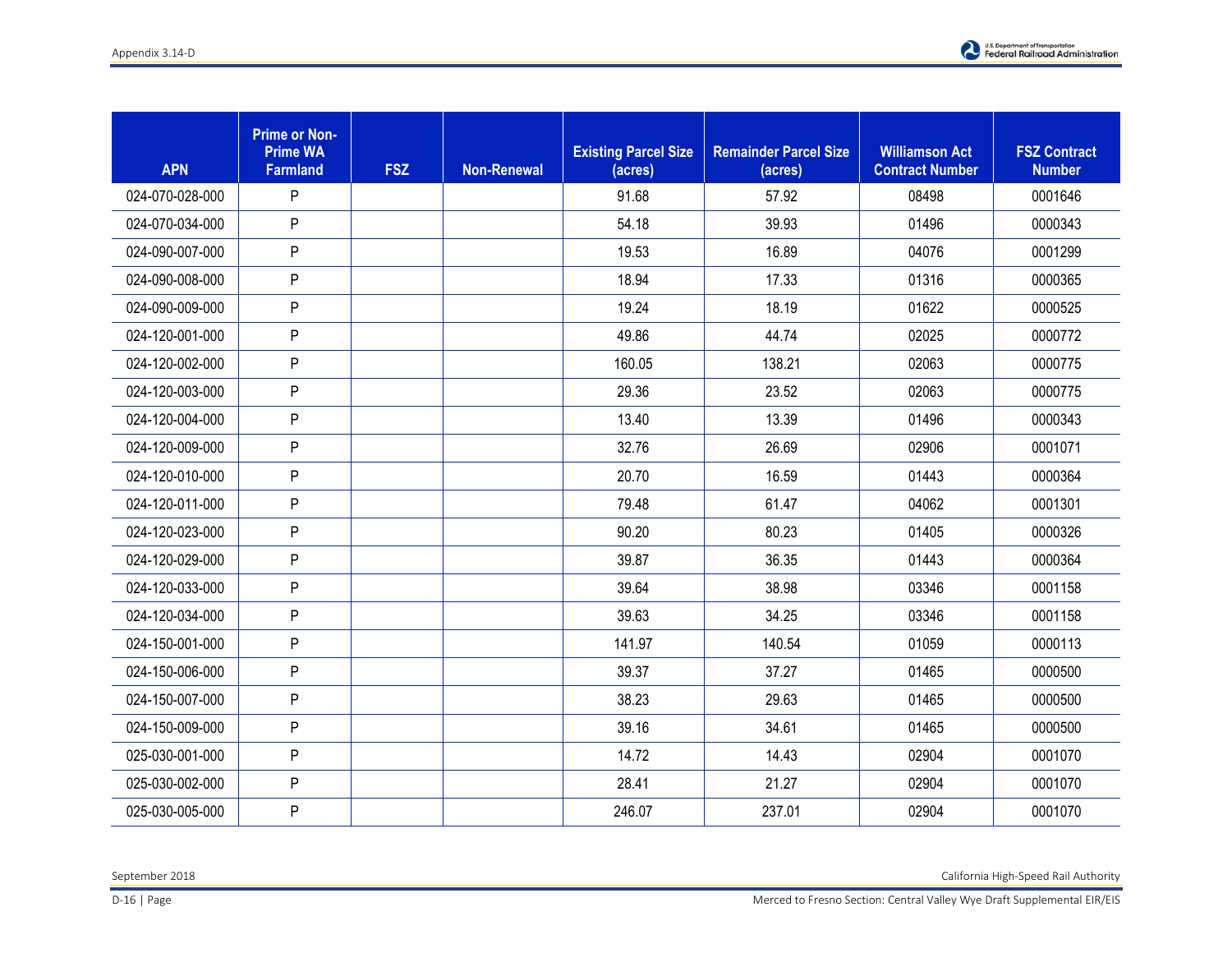| <b>APN</b>      | <b>Prime or Non-</b><br><b>Prime WA</b><br><b>Farmland</b> | <b>FSZ</b> | <b>Non-Renewal</b> | <b>Existing Parcel Size</b><br>(acres) | <b>Remainder Parcel Size</b><br>(acres) | <b>Williamson Act</b><br><b>Contract Number</b> | <b>FSZ Contract</b><br><b>Number</b> |
|-----------------|------------------------------------------------------------|------------|--------------------|----------------------------------------|-----------------------------------------|-------------------------------------------------|--------------------------------------|
| 025-030-007-000 | P                                                          |            |                    | 305.29                                 | 286.37                                  | 02904                                           | 0001070                              |
| 025-090-010-000 | P                                                          |            |                    | 39.32                                  | 39.32                                   | 01466                                           | 0000357                              |
| 025-210-001-000 | P                                                          |            | Non-renewal        | 82.55                                  | 71.37                                   | 01759                                           | 0000526                              |
| 025-210-003-000 | P                                                          |            | Non-renewal        | 37.85                                  | 29.63                                   | 01759                                           | 0000526                              |
| 025-210-011-000 | P                                                          |            | Non-renewal        | 37.59                                  | 29.08                                   | 01759                                           | 0000526                              |
| 027-181-002-000 | P                                                          |            |                    | 159.94                                 | 119.46                                  | 01060                                           | 0000113                              |
| 027-182-003-000 | P                                                          |            |                    | 155.71                                 | 138.72                                  | 01691                                           | 0000540                              |
| 027-191-014-000 | P                                                          |            |                    | 76.05                                  | 65.39                                   | 01392                                           | 0000383                              |
| 027-191-015-000 | P                                                          |            |                    | 35.67                                  | 31.48                                   | 01374                                           | 0000313                              |
| 027-191-017-000 | P                                                          |            |                    | 54.60                                  | 54.29                                   | 01374                                           | 0000313                              |
| 027-191-018-000 | P                                                          |            |                    | 37.26                                  | 30.15                                   | 01374                                           | 0000313                              |
| 027-192-011-000 | P                                                          |            | Non-renewal        | 36.96                                  | 33.35                                   | 01338                                           | 0000314                              |
| 027-192-015-000 | P                                                          |            | Non-renewal        | 37.39                                  | 31.77                                   | 01338                                           | 0000314                              |
| 027-192-016-000 | P                                                          |            | Non-renewal        | 20.26                                  | 17.77                                   | 01338                                           | 0000314                              |
| 027-201-018-000 | P                                                          |            | Non-renewal        | 11.76                                  | 8.23                                    | 01877                                           | 0000693                              |
| 027-221-012-000 | P                                                          |            |                    | 74.10                                  | 64.70                                   | 04047                                           | 0001308                              |
| 027-221-013-000 | P                                                          |            |                    | 20.76                                  | 20.43                                   | 04047                                           | 0001308                              |
| 027-222-001-000 | P                                                          |            | Non-renewal        | 17.50                                  | 14.72                                   | 01338                                           | 0000314                              |
| 029-030-002-000 | P                                                          |            |                    | 91.51                                  | 82.82                                   | 04217                                           | 0001368                              |
| 029-030-003-000 | P                                                          |            |                    | 77.98                                  | 73.10                                   | 04216                                           | 0001367                              |
| 029-030-004-000 | P                                                          |            |                    | 154.08                                 | 133.24                                  | 01438                                           | 0000455                              |
| 029-040-010-000 | P                                                          |            |                    | 39.18                                  | 37.04                                   | 01147                                           | 0000152                              |
| 029-040-011-000 | P                                                          |            |                    | 41.46                                  | 38.47                                   | 01147                                           | 0000152                              |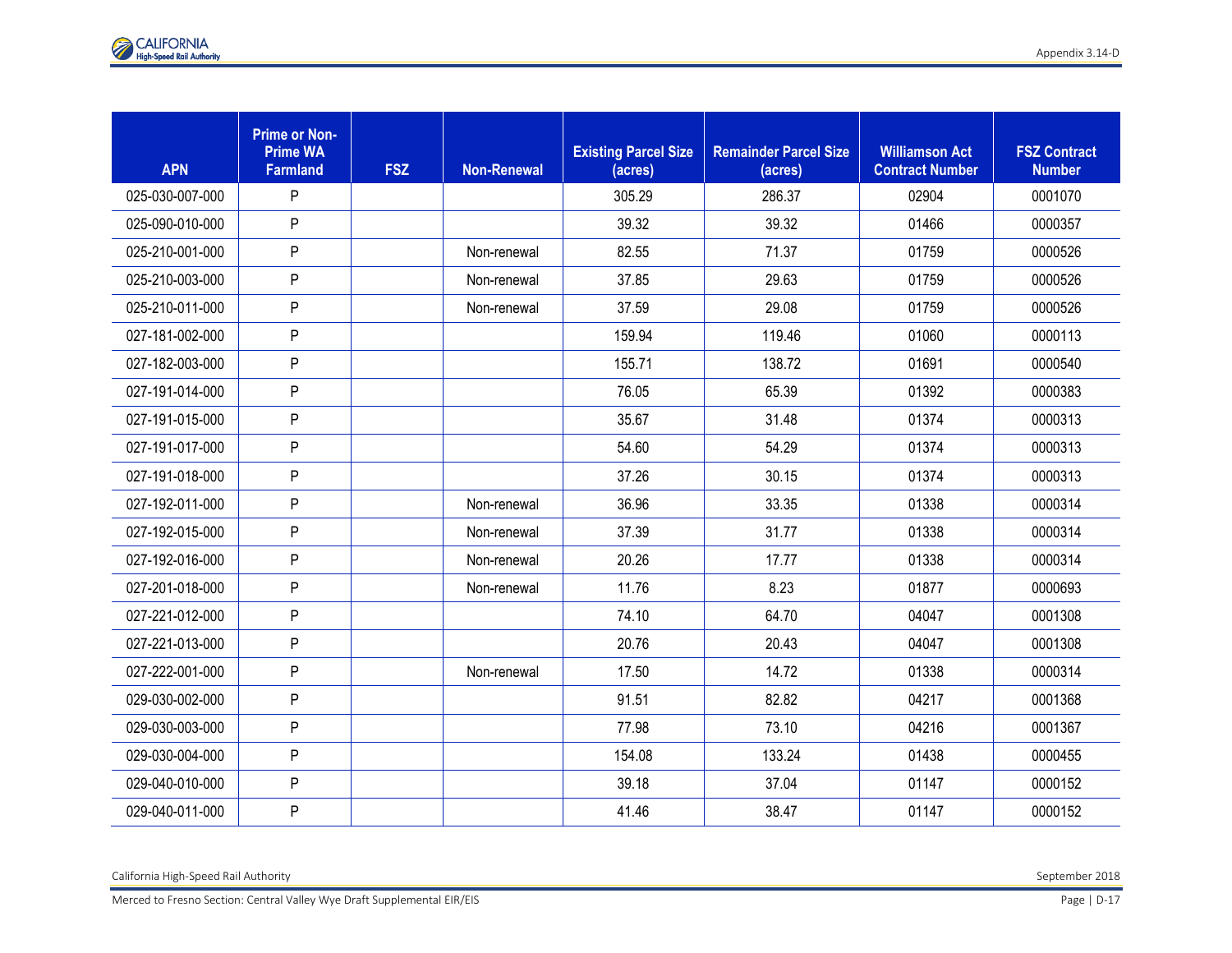| <b>APN</b>           | <b>Prime or Non-</b><br><b>Prime WA</b><br><b>Farmland</b> | <b>FSZ</b> | <b>Non-Renewal</b> | <b>Existing Parcel Size</b><br>(acres) | <b>Remainder Parcel Size</b><br>(acres) | <b>Williamson Act</b><br><b>Contract Number</b> | <b>FSZ Contract</b><br><b>Number</b> |
|----------------------|------------------------------------------------------------|------------|--------------------|----------------------------------------|-----------------------------------------|-------------------------------------------------|--------------------------------------|
| 029-100-012-000      | P                                                          |            | Non-renewal        | 298.43                                 | 269.32                                  | 01916                                           | 0000726                              |
| 029-120-002-000      | P                                                          |            |                    | 58.56                                  | 52.29                                   | 01625                                           | 0000566                              |
| 029-120-003-000      | P                                                          |            |                    | 19.87                                  | 19.60                                   | 01625                                           | 0000566                              |
| 029-120-007-000      | <b>NP</b>                                                  |            |                    | 114.45                                 | 104.76                                  | 02700                                           | 0001015                              |
| 029-130-025-000      | P                                                          |            |                    | 20.69                                  | 18.93                                   | 01625                                           | 0000566                              |
| 029-140-021-000      | P                                                          |            |                    | 39.03                                  | 30.30                                   | 01705                                           | 0000543                              |
| 029-140-032-000      | P                                                          |            |                    | 78.44                                  | 77.49                                   | 01705                                           | 0000543                              |
| 029-210-002-000      | P                                                          |            |                    | 37.34                                  | 36.99                                   | 01677                                           | 0000638                              |
| 029-210-037-000      | P                                                          |            |                    | 37.24                                  | 29.54                                   | 07237                                           | 0001605                              |
| 029-220-002-000      |                                                            | <b>FSZ</b> |                    | 166.21                                 | 152.18                                  | 06950                                           | F000208                              |
| 029-220-003-000      | P                                                          |            |                    | 9.30                                   | 5.79                                    | 01376                                           | 0000458                              |
| 029-220-004-000      | P                                                          |            |                    | 8.88                                   | 5.79                                    | 01376                                           | 0000458                              |
| 029-220-005-000      | P                                                          |            |                    | 7.11                                   | 5.26                                    | 01376                                           | 0000458                              |
| 029-220-020-000      | P                                                          | <b>FSZ</b> |                    | 56.72                                  | 49.92                                   | 06966                                           | F000207                              |
| <b>Merced County</b> |                                                            |            |                    |                                        |                                         |                                                 |                                      |
| 073-380-027-000      | P                                                          |            |                    | 57.12                                  | 55.42                                   | 000697                                          | N/A                                  |
| 073-390-011-000      | P                                                          |            |                    | 35.86                                  | 35.50                                   | 000666                                          | N/A                                  |
| 073-400-003-000      | P                                                          |            |                    | 18.18                                  | 16.45                                   | 000666                                          | N/A                                  |
| 073-400-008-000      | P                                                          |            |                    | 15.85                                  | 13.69                                   | 08023                                           | N/A                                  |
| 073-400-011-000      | P                                                          |            |                    | 18.16                                  | 14.85                                   | 01127                                           | N/A                                  |
| 073-400-015-000      | $\mathsf{P}$                                               |            |                    | 159.89                                 | 157.30                                  | 01086                                           | N/A                                  |
| 074-150-004-000      | P                                                          |            |                    | 447.74                                 | 446.71                                  | 000665                                          | N/A                                  |
| 074-170-004-000      | P                                                          |            |                    | 230.51                                 | 219.29                                  | 000610                                          | N/A                                  |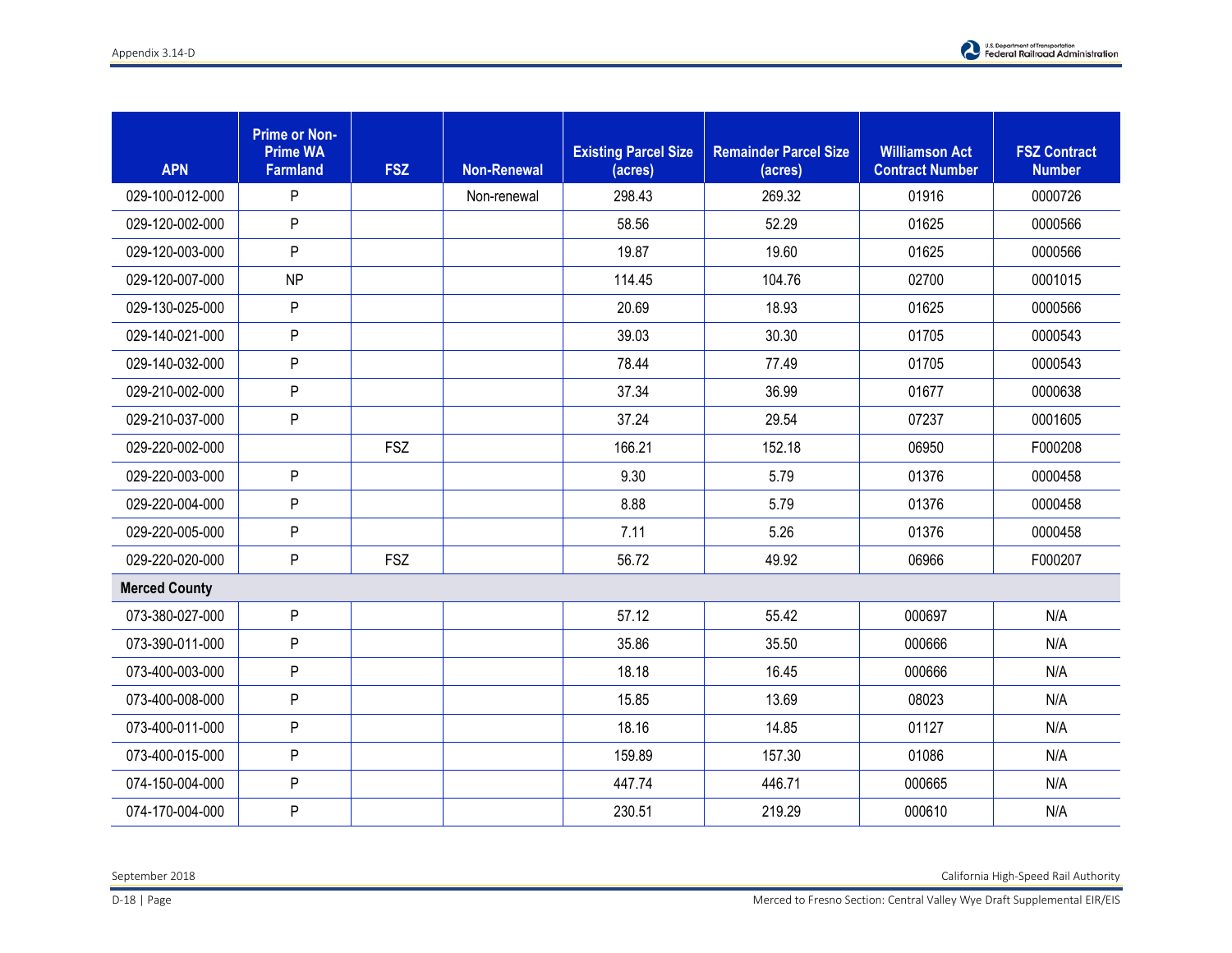| <b>APN</b>      | <b>Prime or Non-</b><br><b>Prime WA</b><br><b>Farmland</b> | <b>FSZ</b> | <b>Non-Renewal</b> | <b>Existing Parcel Size</b><br>(acres) | <b>Remainder Parcel Size</b><br>(acres) | <b>Williamson Act</b><br><b>Contract Number</b> | <b>FSZ Contract</b><br><b>Number</b> |
|-----------------|------------------------------------------------------------|------------|--------------------|----------------------------------------|-----------------------------------------|-------------------------------------------------|--------------------------------------|
| 074-170-012-000 | P                                                          |            |                    | 315.38                                 | 292.72                                  | 000665                                          | N/A                                  |
| 074-170-014-000 | P                                                          |            |                    | 5.52                                   | 5.52                                    | 000610                                          | N/A                                  |
| 074-170-019-000 | P                                                          |            |                    | 229.01                                 | 194.33                                  | 000610                                          | N/A                                  |
| 074-170-024-000 | P                                                          |            |                    | 112.98                                 | 107.81                                  | 000610                                          | N/A                                  |
| 075-100-003-000 | P                                                          |            |                    | 322.96                                 | 320.96                                  | 000312                                          | N/A                                  |
| 075-100-004-000 | P                                                          |            |                    | 324.24                                 | 313.00                                  | 000312                                          | N/A                                  |
| 075-100-009-000 | P                                                          |            |                    | 163.21                                 | 153.60                                  | 000484                                          | N/A                                  |
| 075-100-011-000 | P                                                          |            |                    | 80.75                                  | 79.04                                   | 000589                                          | N/A                                  |
| 075-100-012-000 | P                                                          |            |                    | 8.44                                   | 7.29                                    | 000589                                          | N/A                                  |
| 075-100-013-000 | P                                                          |            |                    | 191.77                                 | 190.44                                  | 000589                                          | N/A                                  |
| 075-100-024-000 | P                                                          |            |                    | 317.21                                 | 314.15                                  | 000694                                          | N/A                                  |
| 075-100-027-000 | P                                                          |            |                    | 1.20                                   | 1.01                                    | 000484                                          | N/A                                  |
| 075-100-030-000 | <b>NP</b>                                                  |            |                    | 99.80                                  | 98.69                                   | 000692                                          | N/A                                  |
| 075-110-048-000 | <b>NP</b>                                                  |            |                    | 153.55                                 | 144.21                                  | 000484                                          | N/A                                  |
| 075-130-020-000 | <b>NP</b>                                                  |            |                    | 57.68                                  | 50.36                                   | 04008                                           | N/A                                  |
| 085-270-001-000 | P                                                          |            |                    | 39.64                                  | 35.46                                   | 000666                                          | N/A                                  |
| 085-270-010-000 | P                                                          |            |                    | 110.24                                 | 103.34                                  | 08023                                           | N/A                                  |
| 085-270-012-000 | P                                                          |            |                    | 171.44                                 | 158.67                                  | 01127                                           | N/A                                  |
| 085-270-013-000 | P                                                          |            |                    | 20.26                                  | 20.24                                   | 05015                                           | N/A                                  |
| 085-270-020-000 | P                                                          |            |                    | 25.52                                  | 3.13                                    | 000571                                          | N/A                                  |
| 085-270-028-000 | P                                                          |            |                    | 60.00                                  | 50.35                                   | 000666                                          | N/A                                  |
| 085-280-014-000 | P                                                          |            |                    | 21.76                                  | 18.17                                   | 000310                                          | N/A                                  |
| 085-280-029-000 | P                                                          |            |                    | 79.31                                  | 70.90                                   | 000666                                          | N/A                                  |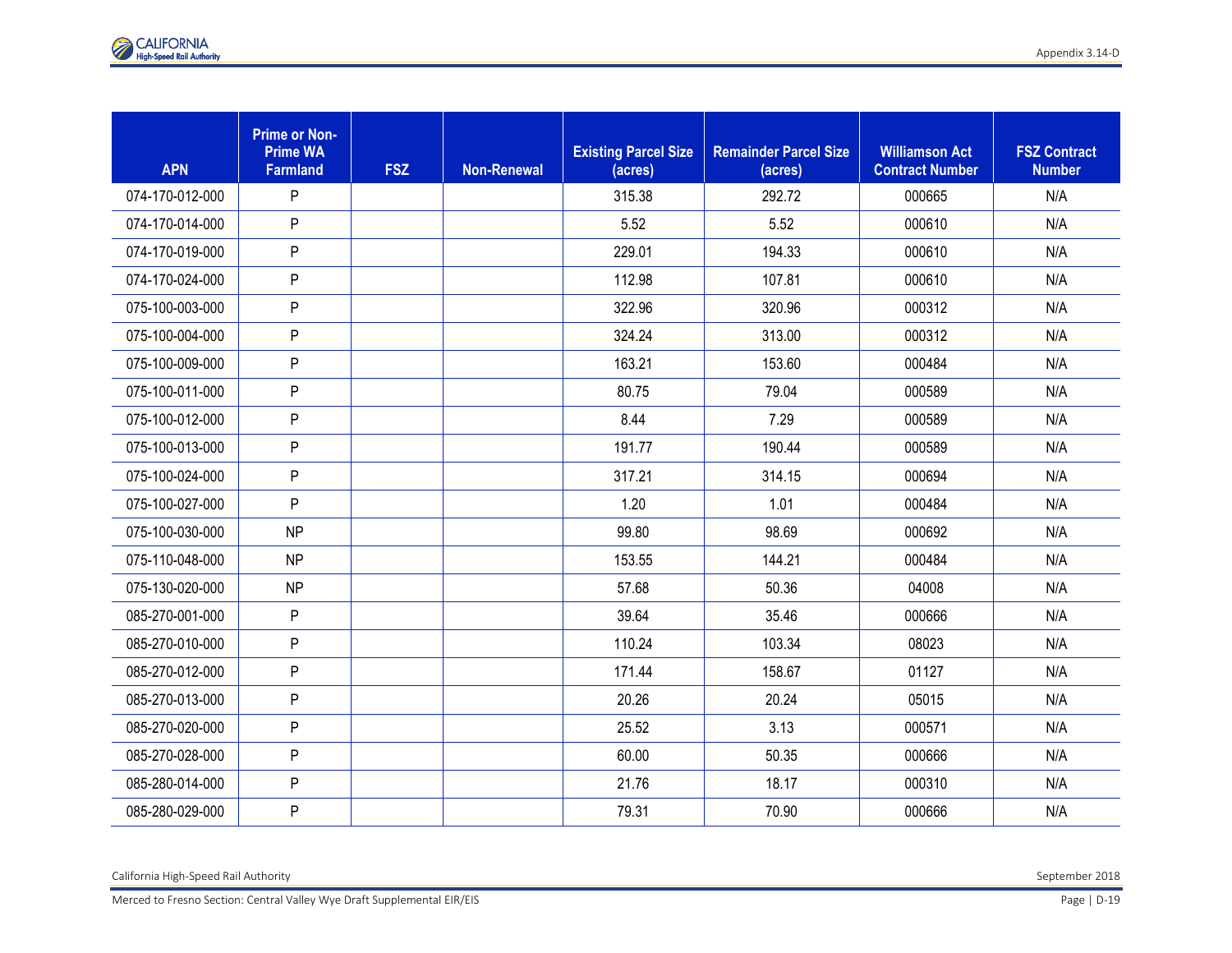| <b>APN</b>      | <b>Prime or Non-</b><br><b>Prime WA</b><br><b>Farmland</b> | <b>FSZ</b> | Non-Renewal | <b>Existing Parcel Size</b><br>(acres) | <b>Remainder Parcel Size</b><br>(acres) | <b>Williamson Act</b><br><b>Contract Number</b> | <b>FSZ Contract</b><br><b>Number</b> |
|-----------------|------------------------------------------------------------|------------|-------------|----------------------------------------|-----------------------------------------|-------------------------------------------------|--------------------------------------|
| 085-280-031-000 | P                                                          |            |             | 26.19                                  | 20.59                                   | 01093                                           | N/A                                  |
| 085-280-032-000 | P                                                          |            |             | 125.17                                 | 120.66                                  | 01029                                           | N/A                                  |
| 085-280-033-000 | P                                                          |            |             | 114.73                                 | 111.96                                  | 01102                                           | N/A                                  |
| 085-290-025-000 | P                                                          |            |             | 0.68                                   | 0.17                                    | 01102                                           | N/A                                  |
| 085-290-037-000 | P                                                          |            |             | 9.71                                   | 5.27                                    | 000697                                          | N/A                                  |
| 085-360-023-000 | P                                                          |            |             | 167.89                                 | 164.16                                  | 01127                                           | N/A                                  |
| 085-370-007-000 | P                                                          |            |             | 6.13                                   | 4.10                                    | 000639                                          | N/A                                  |
| 085-370-008-000 | P                                                          |            |             | 48.94                                  | 35.15                                   | 000571                                          | N/A                                  |
| 085-380-002-000 | P                                                          |            |             | 190.72                                 | 177.48                                  | 01073                                           | N/A                                  |
| 085-380-009-000 | P                                                          |            |             | 42.92                                  | 37.16                                   | 000310                                          | N/A                                  |
| 085-380-021-000 | P                                                          |            |             | 104.35                                 | 95.61                                   | 000310                                          | N/A                                  |
| 085-380-025-000 | P                                                          |            |             | 45.82                                  | 40.31                                   | 000639                                          | N/A                                  |
| 085-380-032-000 | P                                                          |            |             | 63.98                                  | 61.90                                   | 000311                                          | N/A                                  |
| 085-380-033-000 | P                                                          |            |             | 26.35                                  | 23.36                                   | 000639                                          | N/A                                  |
| 085-380-034-000 | P                                                          |            |             | 27.37                                  | 26.24                                   | 000639                                          | N/A                                  |
| 085-390-005-000 | P                                                          |            |             | 102.40                                 | 85.12                                   | 000310                                          | N/A                                  |

APN = Assessor's Parcel Number

WA = Williamson Act

FSZ = Farmland Security Zone

P = Prime

NP = Nonprime

 $N/A$  = not applicable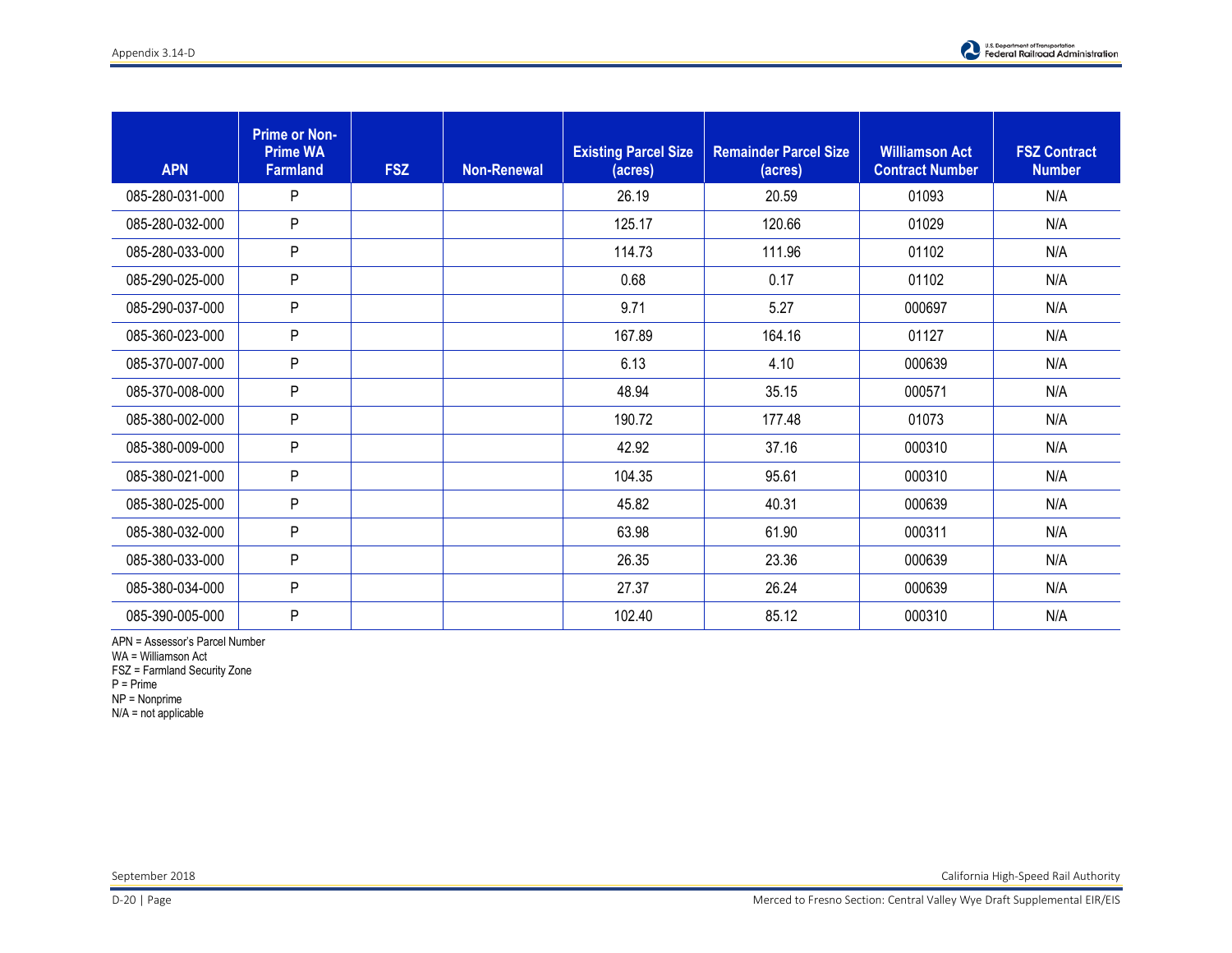### **Table 5 Protected Farmland Affected by SR 152 (North) to Road 11 Wye Alternative**

| <b>APN</b>           | <b>Prime or Non-</b><br><b>Prime WA</b><br><b>Farmland</b> | <b>FSZ</b> | <b>Non-Renewal</b> | <b>Existing Parcel Size</b><br>(acres) | <b>Remainder Parcel Size</b><br>(acres) | <b>Williamson Act</b><br><b>Contract Number</b> | <b>FSZ Contract</b><br><b>Number</b> |
|----------------------|------------------------------------------------------------|------------|--------------------|----------------------------------------|-----------------------------------------|-------------------------------------------------|--------------------------------------|
| <b>Madera County</b> |                                                            |            |                    |                                        |                                         |                                                 |                                      |
| 020-031-004-000      | P                                                          |            |                    | 351.85                                 | 313.82                                  | 01689                                           | 0000515                              |
| 020-032-009-000      | P                                                          |            |                    | 93.47                                  | 80.06                                   | 01911                                           | 0000684                              |
| 020-032-011-000      | P                                                          |            |                    | 37.60                                  | 31.86                                   | 01911                                           | 0000684                              |
| 020-060-040-000      | P                                                          |            |                    | 113.57                                 | 103.29                                  | 02731                                           | 0000959                              |
| 020-060-042-000      |                                                            | <b>FSZ</b> |                    | 47.63                                  | 46.59                                   | 06481                                           | F000005                              |
| 020-080-020-000      | P                                                          |            |                    | 106.20                                 | 98.75                                   | 01771                                           | 0000518                              |
| 020-090-011-000      | P                                                          |            |                    | 87.30                                  | 71.81                                   | 01354                                           | 0000312                              |
| 020-090-020-000      | P                                                          |            |                    | 592.61                                 | 567.51                                  | 01354                                           | 0000312                              |
| 020-100-036-000      | ${\sf P}$                                                  |            |                    | 84.38                                  | 81.41                                   | 01911                                           | 0000684                              |
| 021-010-042-000      | P                                                          |            |                    | 40.59                                  | 40.27                                   | 02370                                           | 0000857                              |
| 021-020-023-000      |                                                            | <b>FSZ</b> |                    | 73.07                                  | 63.82                                   | 06403                                           | F000004                              |
| 021-020-025-000      |                                                            | <b>FSZ</b> |                    | 55.61                                  | 35.56                                   | 06403                                           | F000004                              |
| 021-030-008-000      |                                                            | <b>FSZ</b> |                    | 85.06                                  | 54.92                                   | 06511                                           | F000007                              |
| 021-030-009-000      | <b>NP</b>                                                  |            |                    | 28.57                                  | 28.54                                   | 01771                                           | 0000518                              |
| 024-010-013-000      | P                                                          |            |                    | 168.49                                 | 167.53                                  | 01422                                           | 0000349                              |
| 024-020-002-000      | P                                                          |            |                    | 19.99                                  | 17.78                                   | 01690                                           | 0000527                              |
| 024-020-034-000      | ${\sf P}$                                                  |            |                    | 19.34                                  | 17.81                                   | 01690                                           | 0000527                              |
| 024-020-038-000      | ${\sf P}$                                                  |            |                    | 71.23                                  | 70.43                                   | 01690                                           | 0000527                              |
| 024-100-001-000      | P                                                          |            |                    | 30.88                                  | 30.71                                   | 01496                                           | 0000343                              |
| 024-100-006-000      | P                                                          |            |                    | 36.54                                  | 32.19                                   | 01760                                           | 0000528                              |
| 025-060-024-000      | P                                                          |            |                    | 38.80                                  | 37.90                                   | 01698                                           | 0000642                              |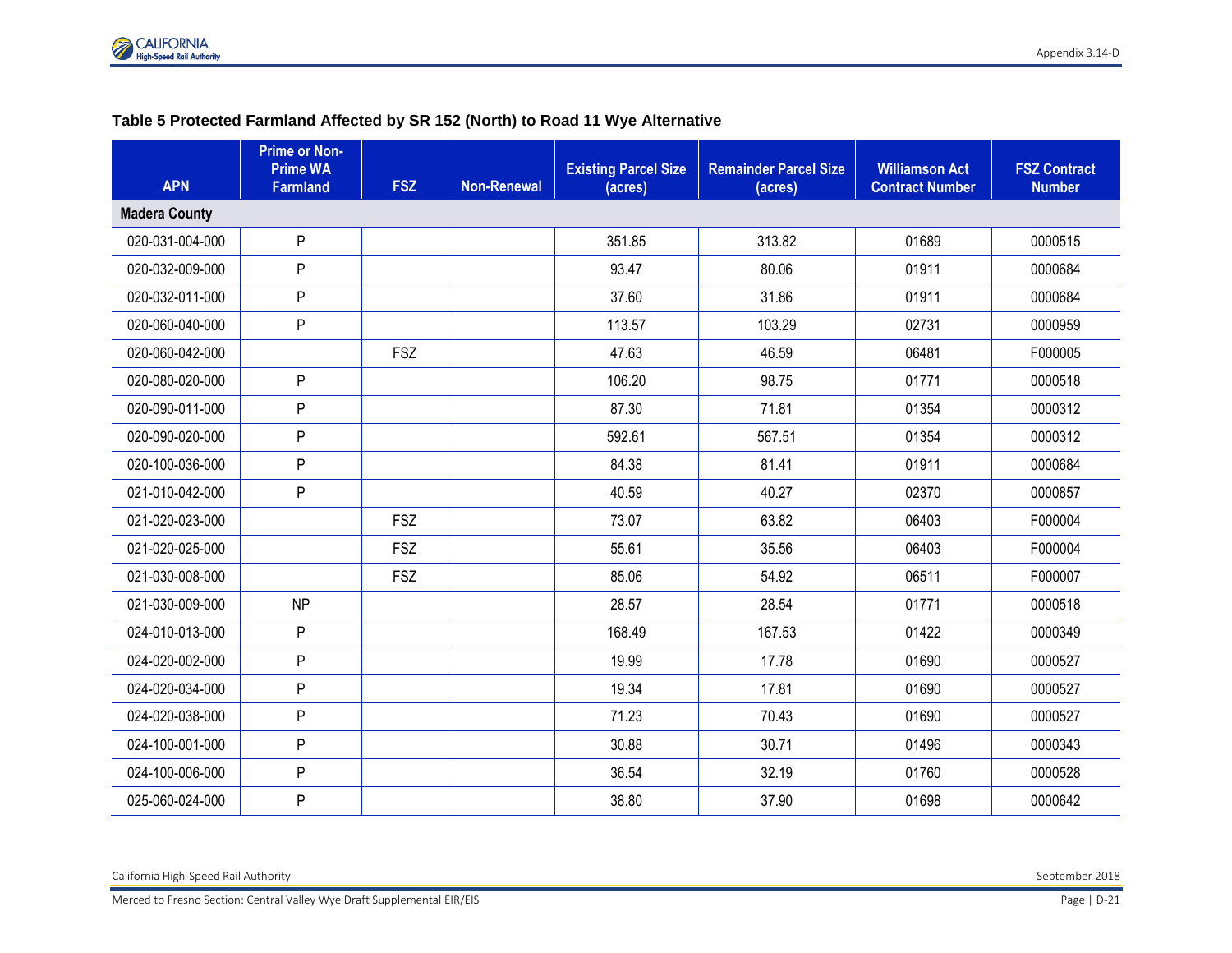| <b>APN</b>      | <b>Prime or Non-</b><br><b>Prime WA</b><br><b>Farmland</b> | <b>FSZ</b> | <b>Non-Renewal</b> | <b>Existing Parcel Size</b><br>(acres) | <b>Remainder Parcel Size</b><br>(acres) | <b>Williamson Act</b><br><b>Contract Number</b> | <b>FSZ Contract</b><br><b>Number</b> |
|-----------------|------------------------------------------------------------|------------|--------------------|----------------------------------------|-----------------------------------------|-------------------------------------------------|--------------------------------------|
| 025-120-002-000 | P                                                          |            |                    | 114.46                                 | 106.66                                  | 01688                                           | 0000512                              |
| 025-120-007-000 |                                                            | <b>FSZ</b> |                    | 38.97                                  | 38.09                                   | 06483                                           | F000020                              |
| 025-120-010-000 |                                                            | <b>FSZ</b> |                    | 96.79                                  | 86.63                                   | 06482                                           | F000007                              |
| 025-160-010-000 |                                                            | <b>FSZ</b> |                    | 36.21                                  | 30.29                                   | 06472                                           | F000019                              |
| 025-160-014-000 | P                                                          |            |                    | 109.55                                 | 106.19                                  | 01405                                           | 0000326                              |
| 025-170-002-000 | P                                                          |            |                    | 158.98                                 | 156.28                                  | 01719                                           | 0000524                              |
| 025-170-003-000 | P                                                          |            |                    | 148.20                                 | 132.88                                  | 09492                                           | 0001668                              |
| 025-180-004-000 | P                                                          |            |                    | 39.64                                  | 22.62                                   | 01413                                           | 0000351                              |
| 025-180-007-000 | P                                                          |            |                    | 176.13                                 | 158.80                                  | 01622                                           | 0000525                              |
| 025-200-019-000 | P                                                          |            |                    | 55.80                                  | 41.35                                   | 01622                                           | 0000525                              |
| 027-071-024-000 | <b>NP</b>                                                  |            |                    | 18.82                                  | 10.31                                   | 01748                                           | 0000639                              |
| 027-072-009-000 | P                                                          |            |                    | 38.54                                  | 37.08                                   | 01619                                           | 0000640                              |
| 027-072-011-000 | P                                                          |            |                    | 39.74                                  | 32.94                                   | 01748                                           | 0000639                              |
| 027-082-018-000 | P                                                          |            |                    | 24.81                                  | 21.41                                   | 05975                                           | 0001544                              |
| 027-082-019-000 | P                                                          |            |                    | 39.74                                  | 34.49                                   | 05975                                           | 0001544                              |
| 027-172-001-000 | P                                                          |            |                    | 29.66                                  | 21.49                                   | 01748                                           | 0000639                              |
| 027-172-002-000 | <b>NP</b>                                                  |            |                    | 48.50                                  | 42.06                                   | 01748                                           | 0000639                              |
| 027-172-003-000 | P                                                          |            |                    | 58.14                                  | 49.33                                   | 03593                                           | 0001197                              |
| 027-172-004-000 | P                                                          |            |                    | 56.91                                  | 50.07                                   | 03593                                           | 0001197                              |
| 029-010-001-000 | P                                                          |            |                    | 433.49                                 | 418.56                                  | 03866                                           | 0001254                              |
| 029-010-003-000 | P                                                          |            | Non-renewal        | 92.26                                  | 66.98                                   | 01875                                           | 0000691                              |
| 029-010-004-000 | P                                                          |            | Non-renewal        | 94.56                                  | 84.35                                   | 01875                                           | 0000691                              |
| 029-020-002-000 | P                                                          |            |                    | 155.28                                 | 150.03                                  | 01147                                           | 0000152                              |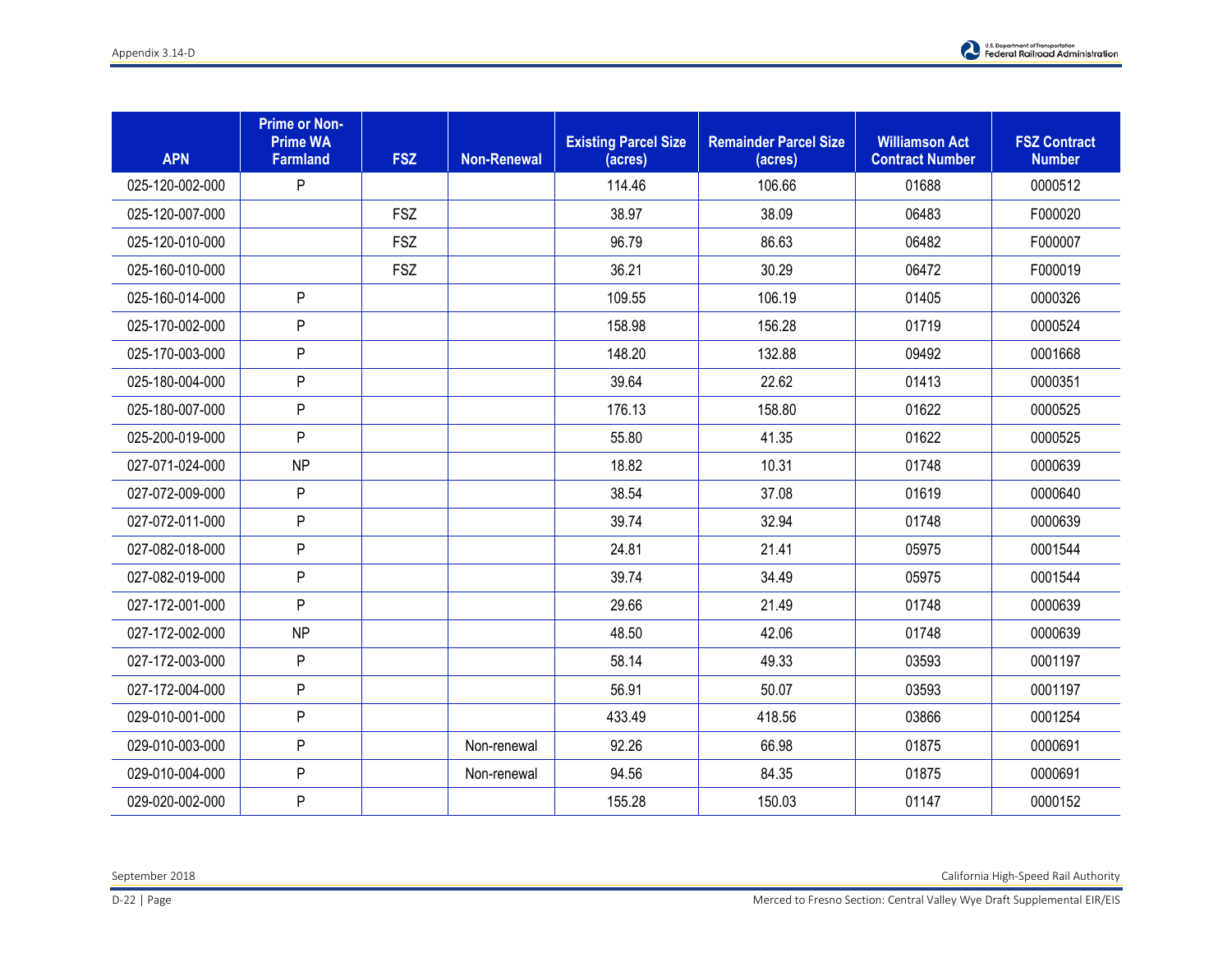| <b>APN</b>           | <b>Prime or Non-</b><br><b>Prime WA</b><br><b>Farmland</b> | <b>FSZ</b> | <b>Non-Renewal</b> | <b>Existing Parcel Size</b><br>(acres) | <b>Remainder Parcel Size</b><br>(acres) | <b>Williamson Act</b><br><b>Contract Number</b> | <b>FSZ Contract</b><br><b>Number</b> |
|----------------------|------------------------------------------------------------|------------|--------------------|----------------------------------------|-----------------------------------------|-------------------------------------------------|--------------------------------------|
| 029-020-004-000      | P                                                          |            |                    | 155.98                                 | 153.97                                  | 01147                                           | 0000152                              |
| 029-020-005-000      | P                                                          |            | Non-renewal        | 155.60                                 | 118.23                                  | 01147                                           | 0000152                              |
| 029-040-008-000      | P                                                          |            | Non-renewal        | 39.40                                  | 38.35                                   | 01147                                           | 0000152                              |
| 029-040-012-000      | P                                                          |            | Non-renewal        | 150.72                                 | 149.60                                  | 01147                                           | 0000152                              |
| 029-040-013-000      | P                                                          |            | Non-renewal        | 159.80                                 | 152.41                                  | 01147                                           | 0000152                              |
| 029-140-021-000      | P                                                          |            |                    | 39.03                                  | 38.68                                   | 01705                                           | 0000543                              |
| 029-140-032-000      | P                                                          |            |                    | 78.44                                  | 67.91                                   | 01705                                           | 0000543                              |
| 029-140-033-000      | P                                                          |            |                    | 47.94                                  | 47.77                                   | 01705                                           | 0000543                              |
| 029-140-039-000      | P                                                          |            |                    | 56.44                                  | 38.97                                   | 01712                                           | 0001454                              |
| 029-140-040-000      | P                                                          |            |                    | 38.24                                  | 36.91                                   | 04712                                           | 0001454                              |
| 029-210-037-000      | P                                                          |            |                    | 37.24                                  | 24.88                                   | 07237                                           | 0001605                              |
| 029-220-002-000      |                                                            | <b>FSZ</b> |                    | 166.21                                 | 151.96                                  | 06950                                           | F000208                              |
| 029-220-003-000      | P                                                          |            |                    | 9.30                                   | 5.72                                    | 01376                                           | 0000458                              |
| 029-220-004-000      | P                                                          |            |                    | 8.88                                   | 5.85                                    | 01376                                           | 0000458                              |
| 029-220-005-000      | P                                                          |            |                    | 7.11                                   | 5.30                                    | 01376                                           | 0000458                              |
| 029-220-019-000      | P                                                          | <b>FSZ</b> |                    | 39.33                                  | 38.60                                   | 06966                                           | F000207                              |
| 029-220-020-000      | P                                                          | <b>FSZ</b> |                    | 56.72                                  | 47.88                                   | 06966                                           | F000207                              |
| <b>Merced County</b> |                                                            |            |                    |                                        |                                         |                                                 |                                      |
| 073-390-011-000      | P                                                          |            |                    | 35.86                                  | 35.40                                   | 000666                                          | N/A                                  |
| 073-400-003-000      | P                                                          |            |                    | 18.18                                  | 16.46                                   | 000666                                          | N/A                                  |
| 073-400-009-000      | P                                                          |            |                    | 46.41                                  | 45.65                                   | 000666                                          | N/A                                  |
| 073-400-015-000      | P                                                          |            |                    | 159.89                                 | 155.10                                  | 01086                                           | N/A                                  |
| 073-400-017-000      | P                                                          |            |                    | 22.14                                  | 16.95                                   | 05015                                           | N/A                                  |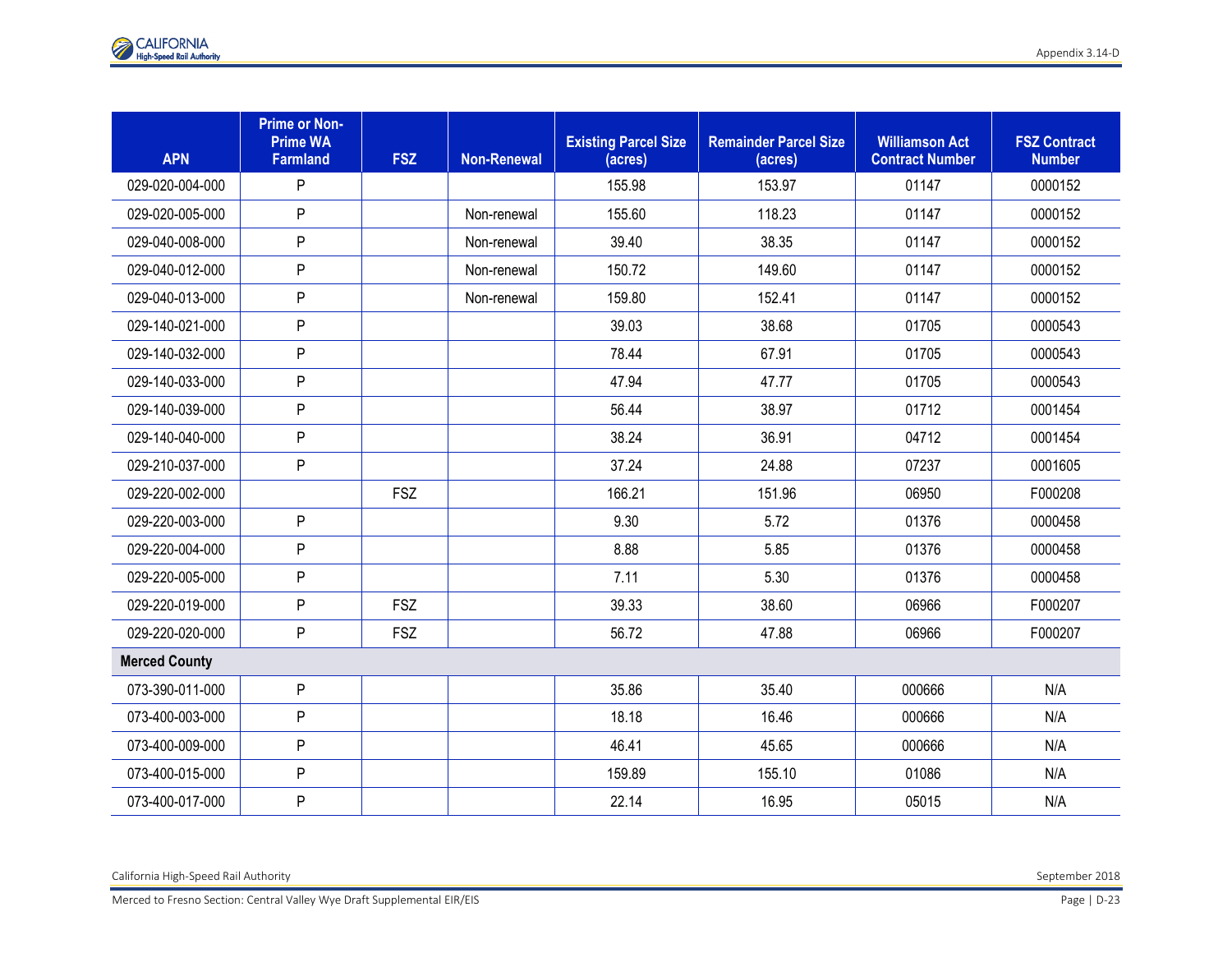| <b>APN</b>      | <b>Prime or Non-</b><br><b>Prime WA</b><br><b>Farmland</b> | <b>FSZ</b> | <b>Non-Renewal</b> | <b>Existing Parcel Size</b><br>(acres) | <b>Remainder Parcel Size</b><br>(acres) | <b>Williamson Act</b><br><b>Contract Number</b> | <b>FSZ Contract</b><br><b>Number</b> |
|-----------------|------------------------------------------------------------|------------|--------------------|----------------------------------------|-----------------------------------------|-------------------------------------------------|--------------------------------------|
| 073-400-027-000 | P                                                          |            |                    | 199.74                                 | 199.62                                  | 000666                                          | N/A                                  |
| 074-150-003-000 | P                                                          |            |                    | 44.27                                  | 38.31                                   | 000610                                          | N/A                                  |
| 074-150-004-000 | P                                                          |            |                    | 447.74                                 | 447.56                                  | 000665                                          | N/A                                  |
| 074-150-008-000 | P                                                          |            |                    | 266.52                                 | 260.48                                  | 000665                                          | N/A                                  |
| 074-150-010-000 | P                                                          |            |                    | 390.94                                 | 358.71                                  | 000665                                          | N/A                                  |
| 074-160-019-000 | P                                                          |            |                    | 68.98                                  | 57.80                                   | 01070                                           | N/A                                  |
| 074-160-022-000 | P                                                          |            |                    | 104.58                                 | 80.62                                   | 000610                                          | N/A                                  |
| 074-160-026-000 | <b>NP</b>                                                  |            |                    | 86.91                                  | 75.97                                   | 000657                                          | N/A                                  |
| 074-160-037-000 | P                                                          |            |                    | 261.28                                 | 260.77                                  | 000657                                          | N/A                                  |
| 074-160-039-000 | P                                                          |            |                    | 118.94                                 | 108.62                                  | 01070                                           | N/A                                  |
| 074-160-040-000 | P                                                          |            |                    | 115.08                                 | 114.06                                  | 01070                                           | N/A                                  |
| 074-160-046-000 | P                                                          |            |                    | 646.61                                 | 642.91                                  | 000610                                          | N/A                                  |
| 074-160-053-000 | P                                                          |            |                    | 19.58                                  | 15.61                                   | 000657                                          | N/A                                  |
| 074-160-054-000 | P                                                          |            |                    | 453.62                                 | 415.16                                  | 000657                                          | N/A                                  |
| 075-090-005-000 | P                                                          |            |                    | 327.58                                 | 318.86                                  | 000037                                          | N/A                                  |
| 075-100-003-000 | P                                                          |            |                    | 322.96                                 | 301.14                                  | 000312                                          | N/A                                  |
| 075-100-004-000 | P                                                          |            |                    | 324.24                                 | 319.89                                  | 000312                                          | N/A                                  |
| 075-100-009-000 | P                                                          |            |                    | 163.21                                 | 153.63                                  | 000484                                          | N/A                                  |
| 075-100-012-000 | P                                                          |            |                    | 8.44                                   | 7.43                                    | 000589                                          | N/A                                  |
| 075-100-013-000 | P                                                          |            |                    | 191.77                                 | 181.99                                  | 000589                                          | N/A                                  |
| 085-270-001-000 | P                                                          |            |                    | 39.64                                  | 30.69                                   | 000666                                          | N/A                                  |
| 085-270-010-000 | P                                                          |            |                    | 110.24                                 | 102.64                                  | 08023                                           | N/A                                  |
| 085-270-012-000 | P                                                          |            |                    | 171.44                                 | 154.04                                  | 01127                                           | N/A                                  |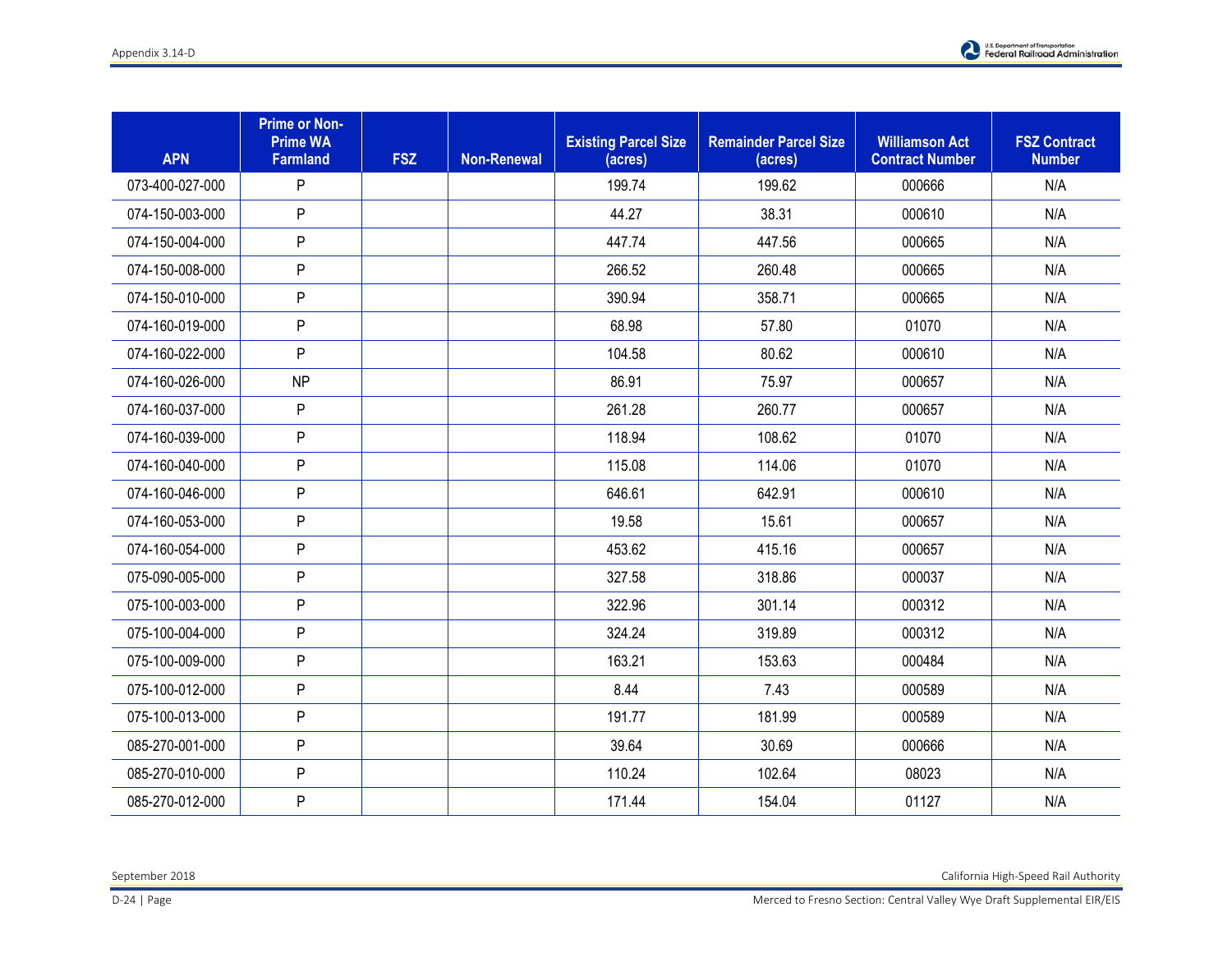| <b>APN</b>      | <b>Prime or Non-</b><br><b>Prime WA</b><br><b>Farmland</b> | <b>FSZ</b> | <b>Non-Renewal</b> | <b>Existing Parcel Size</b><br>(acres) | <b>Remainder Parcel Size</b><br>(acres) | <b>Williamson Act</b><br><b>Contract Number</b> | <b>FSZ Contract</b><br><b>Number</b> |
|-----------------|------------------------------------------------------------|------------|--------------------|----------------------------------------|-----------------------------------------|-------------------------------------------------|--------------------------------------|
| 085-270-013-000 | Ρ                                                          |            |                    | 20.26                                  | 6.21                                    | 05015                                           | N/A                                  |
| 085-270-015-000 | P                                                          |            |                    | 15.16                                  | 3.51                                    | 05015                                           | N/A                                  |
| 085-270-020-000 | P                                                          |            |                    | 25.52                                  | 23.34                                   | 000571                                          | N/A                                  |
| 085-270-028-000 | P                                                          |            |                    | 60.00                                  | 57.47                                   | 000666                                          | N/A                                  |
| 085-280-014-000 | P                                                          |            |                    | 21.76                                  | 18.38                                   | 000310                                          | N/A                                  |
| 085-280-029-000 | P                                                          |            |                    | 79.31                                  | 70.12                                   | 000666                                          | N/A                                  |
| 085-280-031-000 | P                                                          |            |                    | 26.19                                  | 20.75                                   | 01093                                           | N/A                                  |
| 085-280-032-000 | P                                                          |            |                    | 125.17                                 | 120.47                                  | 01029                                           | N/A                                  |
| 085-280-033-000 | P                                                          |            |                    | 114.73                                 | 111.77                                  | 01102                                           | N/A                                  |
| 085-290-025-000 | P                                                          |            |                    | 0.68                                   | 0.17                                    | 01102                                           | N/A                                  |
| 085-290-037-000 | P                                                          |            |                    | 9.71                                   | 5.35                                    | 000697                                          | N/A                                  |
| 085-370-002-000 | P                                                          |            |                    | 106.86                                 | 97.23                                   | 05015                                           | N/A                                  |
| 085-370-017-000 | P                                                          |            |                    | 328.49                                 | 301.52                                  | 000666                                          | N/A                                  |

APN = Assessor's Parcel Number

WA = Williamson Act

FSZ = Farmland Security Zone

 $P = Prime$ 

NP = Nonprime

N/A = not applicable